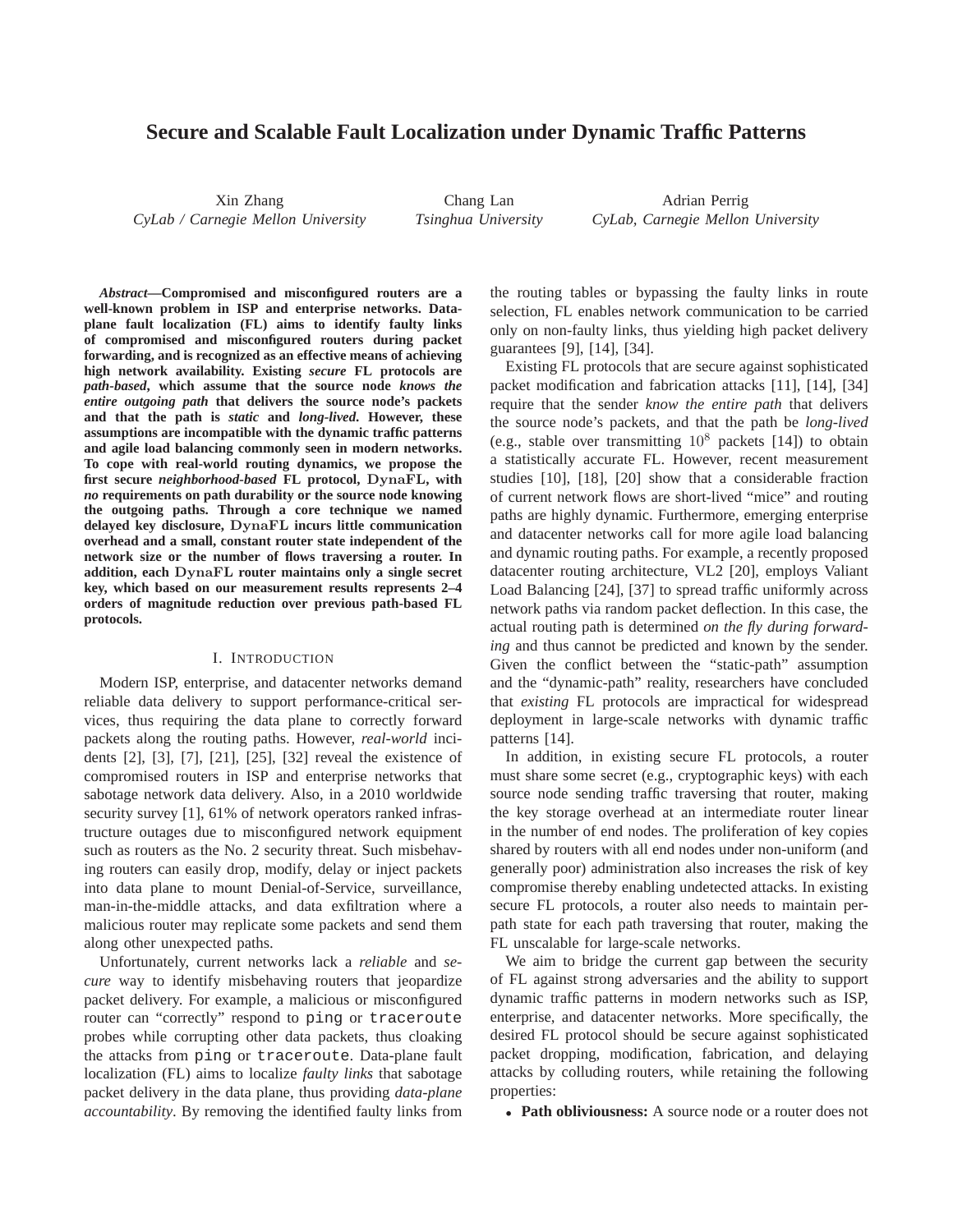

Figure 1. Path-based FL.  $TS<sub>r</sub>$  denotes the traffic summary generated by router r. For brevity, "TS<sub>A</sub> $\neq$ TS<sub>B</sub>" refers to "TS<sub>A</sub> deviates from TS<sub>B</sub> more than a certain threshold".



Figure 2. A neighborhood example.

need to know the outgoing/downstream path.

- **Volatile path support:** The FL protocol requires no maximum duration for a forwarding path.
- **Constant router state:** A router does not need to maintain per-path, per-flow, or per-source state.
- **O(1) key storage:** A router only manages a small number of keys regardless of the network size.

Path obliviousness and volatile path support together enable agile (e.g., *packet*-level) load balancing and dynamic routing paths (e.g., Valiant load-balanced paths). These two properties also *decouple* the data-plane FL from routing, thus enabling it to support a wide array of routing protocols. Finally, constant router state provides scalability in largescale networks and O(1) key storage reduces the key setup overhead.

We observe that the "static-path" assumption in existing secure FL protocols stems from the fact that those FL protocols operate on entire end-to-end paths (*path-based*), to localize the fault to *one specific link*. As Figure 1 shows, each router maintains a certain "traffic summary" (e.g., a counter, packet hashes, etc.) for *each* path that traverses the router (thus requring per-path state), and sends the traffic summary to the source node  $S$  of each path.  $S$  can then detect a link  $l$  as malicious if the traffic summaries from l's two adjacent nodes deviate greatly, as Figure 1 illustrates. Hence,  $S$  needs to know the entire path topology to compare traffic summaries of adjacent nodes, and needs to send a large number of packets over the same path so that the deviation in traffic summaries can reflect a statistically accurate estimation of link quality. Finally, to authenticate the communication between the source and each router in the path, a router needs to share a secret key with each source that sends traffic through it.

In this paper, we explore *neighborhood-based* FL approaches, where a router  $r$ 's data-plane faults (if any) can be detected by checking the consistency (or conservation) of the traffic summaries generated by the *1-hop neighbors* of r (denoted by  $N(r)$  in Figure 2). That is, in benign cases, the packets *sent to* r will be consistent with the packets *received from* r by all of r's neighbors as reflected in their traffic summaries. In this way, the FL is independent of routing paths and only depends on 1-hop neighborhoods, thus supporting arbitrary routing protocols and dynamic load balancing. Additionally, each router in a neigbhorhood-based approach only needs to maintain state for each neighbor. In summary, neighborhood-based FL localizes faults *to a specific 1-hop neighborhood* to reduce further investigation, to *trade localization precision for practicality* in modern networks with dynamic traffic patterns.

Though promising, neighborhood-based FL is susceptible to sophisticated packet modification and collusion attacks due to several security and scalability challenges. For example, for the sake of scalability, the traffic summary cannot be a copy of all the original packets (or even their hashes), but have to be a compact representation of the original packets via a certain **fingerprinting function**  $F$ . On one hand, if  $F$  generates traffic summaries at different nodes *without* using different secret keys, a malicious router can predict the outputs of  $F$  at other nodes and tactically modify packets such that the outputs of  $\mathcal F$  will stay the same as with the original packets. On the other hand, if F at different nodes uses *different* secret keys, we cannot compare and run consistency check over different nodes' traffic summaries. To address these challenges, we propose DynaFL, a protocol that employs a core technique called *delayed key disclosure,* which discloses the *same* key for computing F to different routers *after* they have forwarded the packets. To further minimize the protocol overhead, DynaFL employs a secure sampling mechanism also based on the delayed key disclosure, so that a malicious router cannot know if a packet is sampled or not at the time it forwards (corrupts) the packet. Finally, a router in DynaFL only shares a secret key with a centralized controller, thus achieving O(1) key storage.

**Contributions.** Our contributions are three-fold:

**1.** We raise the importance of pursuing a secure FL design to cope with *dynamic traffic patterns* in real-world networks with a small constant router state and key storage.

**2.** To the best of our knowledge, DynaFL is the first secure *neighborhood*-based FL protocol that achieves path obliviousness and volatile path support, *and* is secure against both packet loss and sophisticated packet modification/injection attacks.

**3.** In addition, a DynaFL router requires only about 4MB per-neighbor state based on our AMS sketch [6] implementation, whereas path-based FL protocols require per-path state.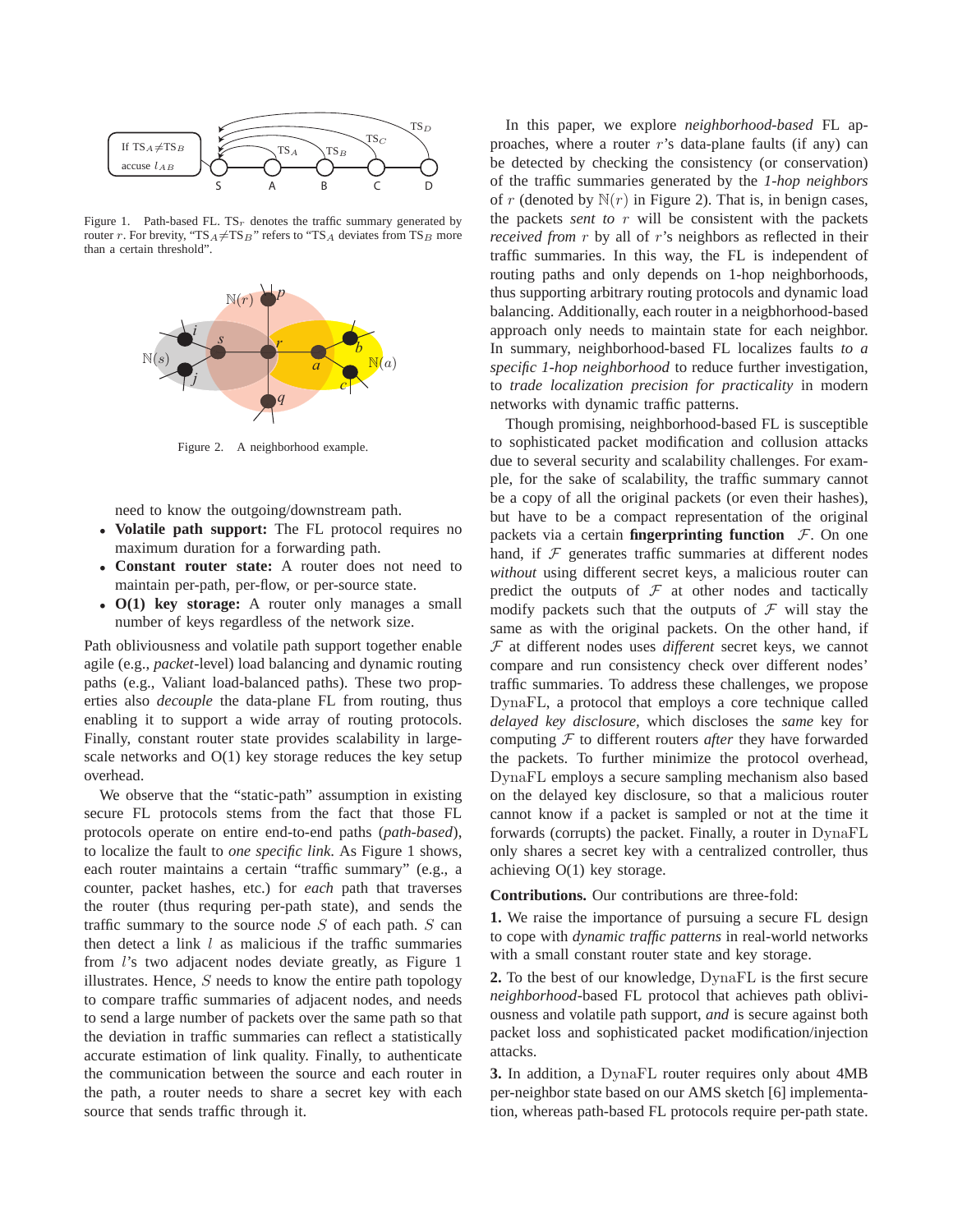We also show through measurements that the number of keys a router needs to manage in path-based FL protocols is 2 - 3 orders of magnitude higher than that in DynaFL (which is a single key shared with a centralized controller). Finally, our simulation results demonstrate DynaFL's small detection delay and negligible communication overhead.

## II. PROBLEM STATEMENT

In this section, we formalize the notation, network setting, adversary model, and problem statement.

#### *A. Notation*

We use the terms *node* and *router* interchangeably to generally refer to devices that either perform layer-2 switching or layer-3 routing (so nodes do not include end servers). We denote the 1-hop neighborhood (or neighborhood, for brevity) of a node s as  $N(s)$ , as Figure 2 illustrates. For a particular packet traversing a neighborhood  $\mathbb{N}(s)$ , the neighbor sending that packet to node s is called an **ingress node** in  $N(s)$  for that packet, and the node receiving that packet *from* s is called an **egress node**. We term a sequence of packets as a *packet stream* S. Particularly, we denote the packet stream sent from node i to node j as  $\mathbb{S}_{ij}$ , and this packet stream is *seen* by nodes i and j as  $\mathbb{S}_i^{-j}$  and  $\mathbb{S}_j^{-i}$ , respectively. The **difference** of two packet streams S and  $\mathbb{S}'$ , denoted by  $\Delta(\mathbb{S}', \mathbb{S}')$ , refers to the number of packets in one packet stream but not in the other, without considering the variable IP header fields such as the TTL and checksum fields.

## *B. Network Setting*

We consider a network with dynamic traffic patterns and a relatively static network topology, which is best exemplified by today's ISP, enterprise, and datacenter networks. To provide maximum flexibility to support various routing protocols, and even packet-level load balancing, we pose *no* restriction on the routing protocols and load balancing mechanisms used in the network. We assume a *trusted* **administrative controller** (AC) in the network, which shares a pairwise secret key with each router in the network. As we will show later, the AC is mainly in charge of analyzing the traffic summaries gathered from different nodes and localizing any neighborhood with data-plane faults. Finally, we require nodes in the network be *loosely* time-synchronized, e.g., on the order of milliseconds. Loose time synchronization represents a common requirement for detecting packet delaying attacks [8], [9], [29] and nowadays even high-precision clock synchronization is available given the advent of GPS-enabled clocks and the adoption of IEEE 1588 [23].

#### *C. Adversary Model*

We consider a sophisticated adversary controlling multiple malicious nodes. Specifically, a **malicious node** corrupts data-plane packets by unexpectedly *dropping*, *modifying* and *delaying* legitimate packets sent by the source, and *fabricating* bogus packets that are not sent by the source. A malicious node can corrupt both the data packets and *control packets*, such as traffic summaries sent from a node to the AC and certain administrative messages sent from the AC to nodes. Furthermore, a sophisticated adversary has knowledge of and tries to disrupt the FL protocol to evade detection. Multiple **colluding nodes** can collectively perform the above data-plane attacks, conspiring to evade detection or frame benign nodes. The colluding nodes know each other's security credentials (e.g., secret keys used in the FL protocol).

Such a strong attacker model is not merely a theoretical conception, but has been widely witnessed in practice. For example, outsider attackers have leveraged social engineering, phishing [3], and exploration of router software vulnerabilities [2], [7] or weak passwords [21] to compromise ISP and enterprise routers [32]. In addition, a majority of network operators in a recent worldwide security survey [1] listed router misconfiguration, which also falls under our adversary model, as a primary cause of network outages [25]. As we will show in Section III-C, achieving FL security against surreptitious packet modification/fabrication attacks is challenging and dramatically complicates the protocol design.

#### *D. Problem Formulation*

Our goal is to design a practical and secure *neighborhoodbased* FL protocol to identify a suspicious *neighborhood* (if any) that contains at least one malicious node. Recall that practicality translates to *path obliviousness*, *volatile path support* and *constant router state* as stated in Section I. We further adopt the  $(\alpha, \beta, \delta)$ **-accuracy** [19] to formalize the security requirements as below:

- If more than  $\beta$  fraction of the packets are corrupted by a malicious node  $m$ , the FL protocol will raise a neighborhood containing m *or* one of its colluding nodes as suspicious with probability at least  $1 - \delta$ .
- In benign cases, if no more than  $\alpha$  fraction of the packets are spontaneously corrupted (e.g., dropped) in a neighborhood, the FL protocol will raise the neighborhood as suspicious with probability at most  $\delta$ .

The thresholds  $\alpha$  and  $\beta$  are introduced to tolerate spontaneous failures (e.g., natural packet loss) and are set by the network administrator based on her experience and expectation of network performance.

Neighborhood-based FL enables the network administrator to scope further investigation to a 1-hop neighborhood to find out which router is compromised. It is also possible to further employ dedicated monitoring protocols, which only need to monitor a small region (the identified neighborhood) of the network to find the specific misbehaving router.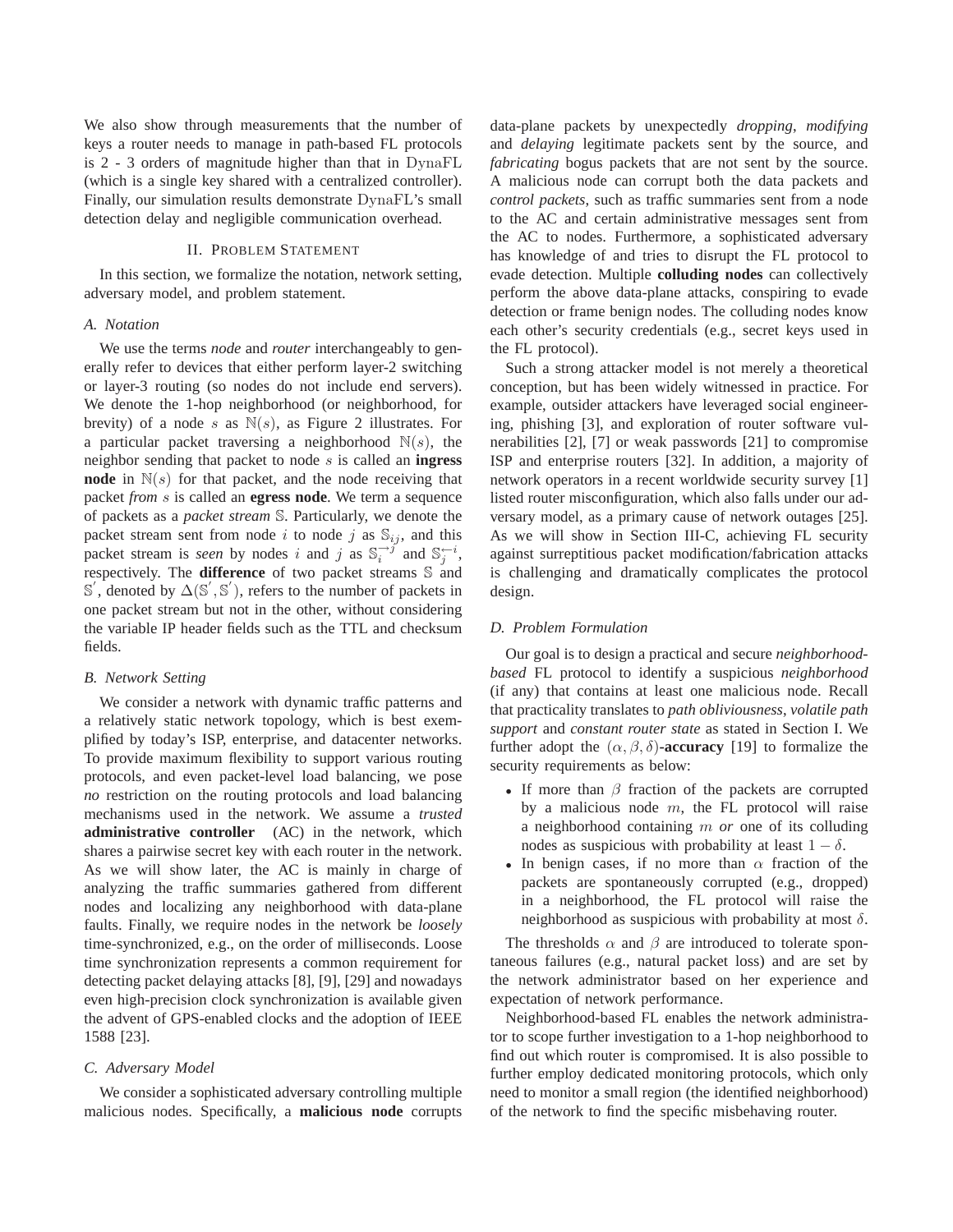## III. CHALLENGES AND OVERVIEW

In this section, we first describe the high-level steps of general neighborhood-based FL and then explain the security challenges in the presence of strong adversaries. Finally, we present the key ideas in DynaFL that address these challenges.

## *A. High-Level Steps*

The general steps a neighborhood-based FL takes are (i) *recording* local traffic summaries, (ii) *reporting* the traffic summaries to the AC, and (iii) *detecting* suspicious neighborhoods by the AC based on the received traffic summaries, as we sketch below. Though intuitive, these general steps face several potential security vulnerabilities and scalability challenges as Section III-C will show.

**Recording.** We divide the time in a network into consecutive **epochs**, which are synchronous among all the nodes including the AC in the network. For each neighbor  $r$ , a node s locally generates traffic summaries, denoted by  $TS_s^{\rightarrow r}$ and  $TS_s^{\leftarrow r}$ , for the packet streams  $\mathbb{S}_{sr}$  and  $\mathbb{S}_{rs}$  in each epoch, respectively. Figure 3 depicts the router state in a toy example.



Figure 3. Router state for traffic summaries.

The traffic summary recorded by a node s should reflect both the packet contents and the arrival/departure time seen at node s to enable the detection of malicious packet corruption and delay. For the sake of scalability, the traffic summary can not simply be an entire copy of all the original packets (or their hashes using a *cryptographic* hash function such as SHA-1 which provides one-wayness and collusion resistance) and their timing information. Instead, we use a *fingerprinting function* F to reflect the *aggregates* of packet contents to reduce both router state and bandwidth consumption for reporting the traffic summaries to the AC. We denote the fingerprint for a packet stream  $\mathbb{S}_{rs}$  generated by r as  $\mathcal{F}(\mathbb{S}_r^{\to s})$ , as Figure 3 depicts. In addition, as Figure 3 shows, for a packet stream  $\mathbb{S}_{rs}$  (or  $\mathbb{S}_{sr}$ ), the traffic summary of node r also contains the *average* departure time  $\overrightarrow{t}_r^{-s}$  (or arrival time  $\bar{t}_r^{\leftarrow s}$ ) and the total number of packets  $n_r^{\rightarrow s}$  (or  $n_r^{(-s)}$  in  $\mathbb{S}_{rs}$  (or  $\mathbb{S}_{sr}$ ) seen in the current epoch to enable the detection of packet delay attacks.

**Reporting.** At the end of each epoch, each node s sends its local traffic summaries to the AC.

**Detection.** After receiving the traffic summaries at the end of an epoch, the AC runs a consistency check over the traffic summaries in each neighborhood. A large inconsistency of the traffic summaries in a certain neighborhood  $N(s)$ indicates that  $N(s)$  is suspicious.

#### *B. The Fingerprinting Function* F

Before we present the instantiation of  $F$ , we first describe the general properties that  $\mathcal F$  should satisfy. To enable the AC to detect suspicious neighborhoods,  $F$  should generate traffic summaries with the following two properties:

*Property 1:* Given any two packet streams  $\mathbb{S}$  and  $\mathbb{S}'$ , the "difference" between  $\mathcal{F}(\mathbb{S})$  and  $\mathcal{F}(\mathbb{S}')$  can give an estimation of the difference between  $\mathbb S$  and  $\mathbb S'$ , denoted by:  $\Delta(\mathcal{F}(\mathbb{S}), \mathcal{F}(\mathbb{S})^{'}) \rightsquigarrow \Delta(\mathbb{S}, \mathbb{S}^{'}).$ 

Defining the "difference" between  $\mathcal{F}(\mathbb{S})$  and  $\mathcal{F}(\mathbb{S}')$  is  $\mathcal{F}$ specific, as we show shortly.

*Property 2:* Given any two packet streams S and S',  $\mathcal{F}(\mathbb{S} \cup \mathbb{S}') = \mathcal{F}(\mathbb{S}) \cup \mathcal{F}(\mathbb{S}').$ 

The ∪ operator on the left-hand side denotes a union operation of the two packet streams S and S ′ . The ∪ operator on the right-hand side denotes a "combination" of  $\mathcal{F}(\mathbb{S})$  and  $\mathcal{F}(\mathbb{S}')$ , which is *F*-specific and defined shortly.

These two properties enable the conversion *from checking packet stream conservation to checking the conservation of traffic summaries in a neighborhood*. In other words, these two properties enable nodes to simply store the compact packet fingerprints instead of the original packet streams while still enabling the AC to detect the number of packets dropped, modified, and fabricated between two packet streams from their corresponding fingerprints.

Specifically, during the detection phase, the AC only needs to compare the difference between (i) the *combined* traffic summaries for packets *sent to* node s in  $\mathbb{N}(s)$ , i.e.,  $\bigcup_{i \in \mathbb{N}(s)} \mathcal{F}(\mathbb{S}_i^{-s})$ , and (ii) the *combined* traffic summaries for packets *received from* node s in  $\mathbb{N}(s)$ , i.e.,  $\cup_{i \in \mathbb{N}(s)} \mathcal{F}(\mathbb{S}_i^{\leftarrow s})$ . By Properties 1 and 2:

$$
\begin{split} &\Delta(\underset{i\in\mathbb{N}(s)}{\cup}\mathcal{F}(\mathbb{S}_{i}^{\rightarrow s}),\underset{i\in\mathbb{N}(s)}{\cup}\mathcal{F}(\mathbb{S}_{i}^{\leftarrow s}))\\ &=\Delta(\mathcal{F}(\underset{i\in\mathbb{N}(s)}{\cup}\mathbb{S}_{i}^{\rightarrow s}),\mathcal{F}(\underset{i\in\mathbb{N}(s)}{\cup}\mathbb{S}_{i}^{\leftarrow s}))\quad\text{based on Property 2}\\ &\leadsto\Delta(\underset{i\in\mathbb{N}(s)}{\cup}\mathbb{S}_{i}^{\rightarrow s},\underset{i\in\mathbb{N}(s)}{\cup}\mathbb{S}_{i}^{\leftarrow s})\quad\text{based on Property 1}\end{split} \tag{1}
$$

Note that  $\Delta(\cup_{i\in\mathbb{N}(s)}\mathbb{S}_i^{\rightarrow s},\cup_{i\in\mathbb{N}(s)}\mathbb{S}_i^{\leftarrow s})$  reflects the discrepancy between packets sent to and received from node s, and a large discrepancy indicates packet dropping, modification, and fabrication attacks in  $N(s)$ .

**Sketch for**  $\mathcal{F}$ . The  $p^{th}$  moment estimation sketch [5], [17], [33] (as used by Goldberg et al. [19] for *path-based* FL) serves as a good candidate for  $F$ . More specifically,  $p^{th}$ moment estimation schemes use a random linear map to transform a packet stream into a short vector, called the sketch, as the traffic summary. In *benign* cases, packets, if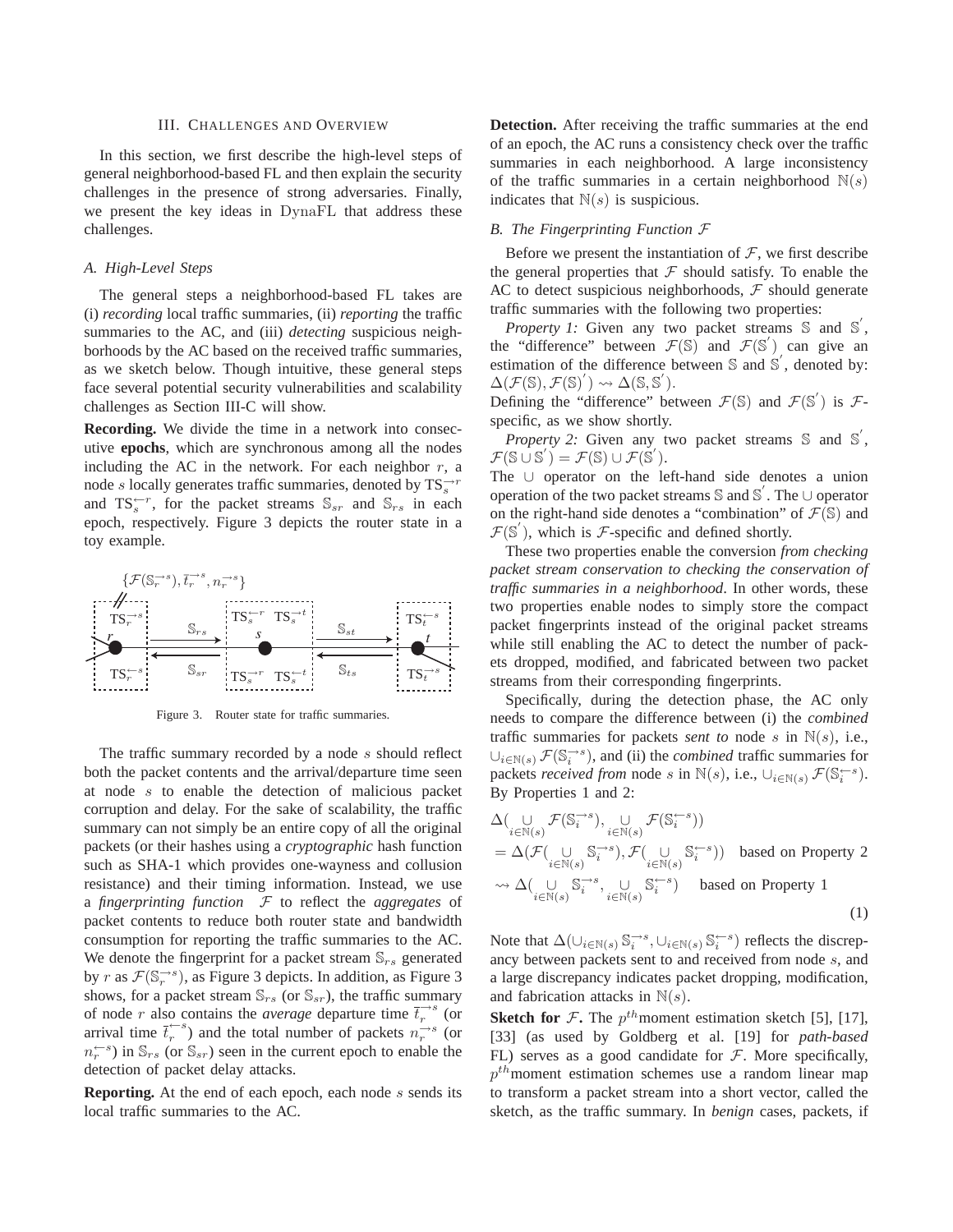viewed as 1.5KB (the Maximum Transmission Unit) bitvectors, are "randomly" drawn from  $\{0,1\}^{1536\times8}$ . Hence, different packet streams will result in different sketches *with a very high probability (w.h.p.)*. Goldberg et al. [19] also extensively studied how to estimate the number of packets dropped, injected, or modified between two packet streams from the "difference" of two corresponding sketch vectors, thus satisfying Property 1. Specifically, the difference ′  $\Delta(\mathcal{F}(\mathbb{S}), \mathcal{F}(\mathbb{S})')$  (used in Property 1) between two sketch vectors is defined as:

$$
\Delta(\mathcal{F}(\mathbb{S}), \mathcal{F}(\mathbb{S})') = ||\mathcal{F}(\mathbb{S}) - \mathcal{F}(\mathbb{S})'||_p^p \tag{2}
$$

where  $||x||_p^p$  denotes the  $p^{th}$ moment of the vector x. We can further prove that the sketch satisfies Property 2 and the combination of  $\mathcal{F}(\mathbb{S})$  and  $\mathcal{F}(\mathbb{S})'$  used in Property 2 is defined as:

$$
\mathcal{F}(\mathbb{S}) \cup \mathcal{F}(\mathbb{S})^{'} = \mathcal{F}(\mathbb{S}) + \mathcal{F}(\mathbb{S})^{'} \tag{3}
$$

where  $+$  denotes the addition of two vectors. The proof is as follows.

*Proof:* A sketch function  $F$  over a set of elements  $\mathbb{S} =$  $\{p_1, p_2, \ldots, p_n\}$  can be implemented in a "streaming" mode using a hash function  $h$  [19], where:

$$
h(p_i) \to \vec{v}_i \tag{4}
$$

and  $\vec{v}_i$  denotes a vector. More specifically:

$$
\mathcal{F}(\mathbb{S}) = \mathcal{F}(\{p_1, p_2, \dots, p_n\}) = h(p_1) + h(p_2) + \dots + h(p_n)
$$
\n(5)

Hence, given two packet streams  $\mathbb{S} = \{p_1, p_2, \ldots, p_n\}$ and  $\mathbb{S}' = \{p'_1\}$  $'_{1}, p'_{2}$  $\langle v'_1, \ldots, v'_{n'} \rangle$ , we have:

$$
\mathcal{F}(\mathbb{S} \cup \mathbb{S}') = \mathcal{F}(\{p_1, \dots, p_n, p'_1, \dots, p'_{n'}\})
$$
  
=  $h(p_1) + \dots + h(p_n) + h(p'_1) + \dots + h(p'_{n'})$   
(6)

and:

$$
\mathcal{F}(\mathbb{S}) + \mathcal{F}(\mathbb{S}') = \mathcal{F}(\{p_1, \ldots, p_n\}) + \mathcal{F}(\{p'_1, \ldots, p'_{n'}\})
$$
  
=  $h(p_1) + \ldots + h(p_n) + h(p'_1) + \ldots + h(p'_{n'})$  (7)

From Equations 6 and 7 we can see that: when  $\mathcal{F}(\mathbb{S}) \cup$  $\mathcal{F}(\mathbb{S}^{\prime})$  is defined as  $\mathcal{F}(\mathbb{S}) + \mathcal{F}(\mathbb{S}^{\prime})$ , we have  $\mathcal{F}(\mathbb{S} \cup \mathbb{S}^{\prime}) =$  $\mathcal{F}(\mathbb{S}) \cup \mathcal{F}(\mathbb{S}')$ , thus proving Property 2 for Sketch.

# *C. Challenges in a Neighborhood-based FL*

From Property 1, we can further derive the following conditions on the fingerprinting function  $\mathcal F$ . Given any two packet streams  $\mathbb{S}_r$  and  $\mathbb{S}_t$  seen at nodes r and t, respectively, a fingerprinting function computed by  $r$  and  $t$  should satisfy:

$$
\text{if } \mathbb{S}_r = \mathbb{S}_t, \mathcal{F}(\mathbb{S}_r) = \mathcal{F}(\mathbb{S}_t) \tag{8}
$$

$$
\text{if } \mathbb{S}_r \neq \mathbb{S}_t, \mathcal{F}(\mathbb{S}_r) \neq \mathcal{F}(\mathbb{S}_t) \text{ w.h.p.}
$$
 (9)



Figure 4. An example of stealthy packet modification attacks when nodes do not use different secret keys for computing  $\mathcal F$ . For simplicity, the sketch vector is represented as a '0-1' bit vector. The malicious node s modifies the packet stream in such a way that the modified packet stream  $\mathbb{S}'_t$  still results in the same sketch vector as  $\mathbb{S}_{rs}$  at node t.

The first condition ensures the consistency of traffic summaries (more precisely, sketches in the traffic summaries) in the benign case when the packet streams are not corrupted between nodes  $r$  and  $t$ . The second condition ensures that if packet corruption happens between nodes  $r$  and  $t$ , inconsistency of the traffic summaries will be observed, which will then enable the estimation of packet difference in the corresponding packet streams (Property 1). However, these two conditions tend to be contradicting and lead to the following dilemma.

 $F$  without different secrets. If the random linear map in  $F$  (which can be implemented as a hash function [14]), is *not* computed with different secret keys by different nodes, a malicious node can predict the F output of *any other* node for *any* packet. Since  $\mathcal F$  maps a set of packets (or their 160bit cryptographic hashes) to a much smaller sketch, *hash collisions* will exist where two different packets produce the same  $F$  output (since sketch is not proven to perserve the collision resistance property of the cryptographic hash function). Hence, a malicious node can leverage such collisions to modify packets such that the modified/fabricated packets will produce the same  $F$  output at other nodes, violating the condition in (9). Figure 4 depicts such an example.

 $\mathcal F$  with different secrets. If nodes compute  $\mathcal F$  with different secret keys to satisfy the condition in (9), it is hard for the AC to perform a consistency check among the resulting sketches. For example, even the same packet stream would result in different sketches at different nodes, thus violating the condition in (8). Figure 5 depicts such an example. Since the sketch is only a *compact and approximate* representation of the original packet stream, the AC cannot revert the received sketches to the original packet streams to check packet stream conservation.

**Scalability vs. sampling.** Even with  $\mathcal F$  for packet fingerprinting, a traffic summary over a huge number of packets can become too bandwidth-consuming to be sent frequently to the AC (e.g., every 20 milliseconds). For example, the number of packets for an OC-192 link (10Gbps) can be on the order of  $10^7$  per second in the worst case, which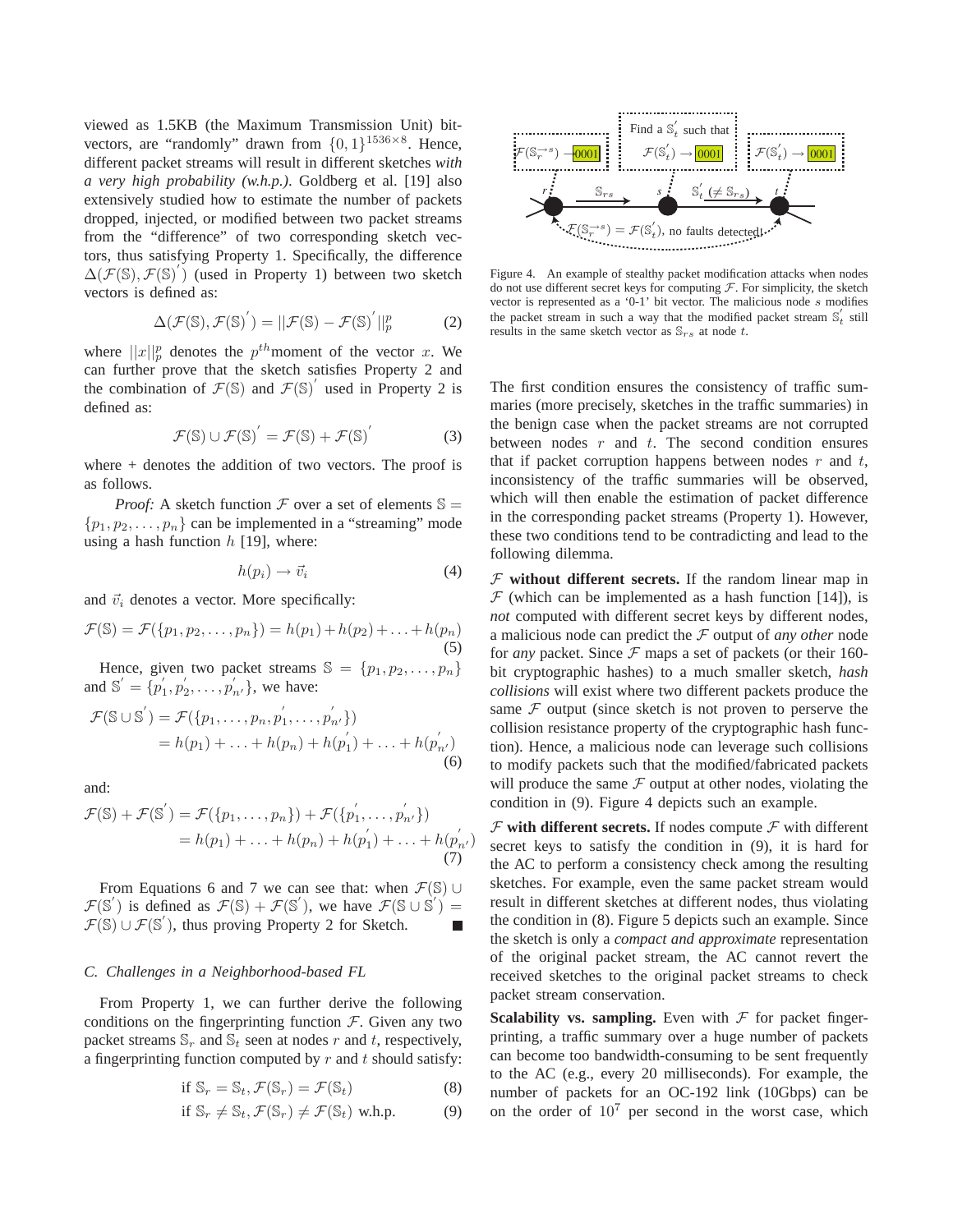

Figure 5. Illustration of the difficulty in using different secret keys when computing  $F$ . The sketch vector is represented as a '0-1' bit vector for simplicity. In this example, nodes  $r$ ,  $s$  and  $t$  use different secret keys when computing the Sketch to generate their traffic summaries.

swells the size of a sketch to hundreds of bytes to bound the false positive rate below 0.001 [19] and may require several KB/s bandwidth for the reporting by *each* node. Packet sampling represents a popular approach to reducing bandwidth consumption, where each node only samples a *subset* of packets to feed into  $F$  for generating the traffic summaries. To enable a consistency check of the traffic summaries in a neighborhood, all nodes in a neighborhood should sample the *same* subset of packets, and the challenge is how to efficiently decide which subset of packets all nodes should agree to sample. For security, the sampling scheme must ensure that a malicious node cannot predict whether a packet to be forwarded will be sampled or not. Otherwise, the malicious node can drop any non-sampled packets without being detected.

The problem is further complicated by the presence of *collusion attacks* in our strong adversary model as well as our *path obliviousness* requirement. Several existing sampling schemes are broken when applied to our setting. For example, in Symmetric Secure Sampling (SSS) [19], the packet sender and receiver use a shared Pseudo-Random Function (PRF)  $P$  to coordinate their sampling. Imported to our setting, e.g., using the neighborhood example in Figure 5, nodes r and t share a secret key  $K_{rt}$  and a PRF  $P$ , compute  $P$  with  $K_{rt}$  for each packet, and sample the packet if the PRF output is within a certain range. In this way, node s *itself* cannot know whether a packet is sampled or not. However, this approach fails in our setting. We consider the topology in Figure 5 for example:

- If s and r collude, r can inform s of which packets are sampled, so that s can safely drop non-sampled packets and not be detected.
- Due to the dynamic traffic pattern, an ingress node  $r$  of a neighborhood  $N(s)$  does not know which egress node a packet will traverse in  $N(s)$  (if s has more neighbors besides  $r$  and  $t$ , there exist multiple possible egress nodes than t). Hence, r does not know which PRF or secret key to use for packet sampling, given that r shares a different secret key with each node in  $\mathbb{N}(s)$ .

#### *D.* DynaFL *Key Ideas*

In DynaFL, nodes temporarily store the cryptographic hashes (which are collision-resistant) for all packets received/sent *per neighbor* in an epoch. At the end of each epoch e, nodes use *epoch sampling* to decide if packets in the epoch are to be fingerprinted; if so, nodes generate the traffic summaries and report them to the AC. This reduces both the communication overhead for sending the traffic summaries to the AC and the computational overhead for generating and checking the traffic summaries. Specifically, nodes first use the *network-wide* identical per-epoch **sampling key**  $K_s^e$ (described shortly) for computing a PRF  $P$  to determine if the current epoch is "selected"; if and only if the current epoch is selected, nodes will use F with the *networkwide* identical per-epoch **fingerprinting key**  $K_f^e$  (described shortly) to map packets into per-neighbor traffic summaries. Using the same  $K_s^e$  and  $K_f^e$  enables consistency checking over the traffic summaries from different nodes.

To address the packet modification attacks and collusion attacks mentioned earlier, nodes do *not* know the per-epoch  $K_s^e$  and  $K_f^e$  until the *end* of each epoch *e*, after they *have forwarded* (or possibly corrupted) packets in epoch  $e$ . Thus, when a packet is to be forwarded (or corrupted), a malicious node does not know  $K_s^e$  and  $K_f^e$ , and thus cannot predict whether this epoch is selected for sending traffic summaries, and if selected, what the sketch output will be for this packet. To achieve this property, in DynaFL, the trusted AC periodically sends the per-epoch  $K_s^e$  and  $K_f^e$  via key **disclosure messages** to all nodes at the end of each epoch in a reliable way (described later) and nodes use the received  $K_s^e$  and  $K_f^e$  to select epochs and fingerprint packets that have already been forwarded or corrupted.

A malicious node may first attempt to locally hold all the packets in an epoch e, and only forward or corrupt packets at the end of e when the malicious node learns  $K_s^e$ and  $K_f^e$ , thus being able to launch the packet modification and selective packet corruption attacks as mentioned earlier. However, since the traffic summaries also include the average departure/arrival time of the sent/received packets, the malicious node will be detected with packet delay misbehavior in the detection phase.

Sections IV, V, and VI detail the recording, reporting, and detection phases in DynaFL, respectively. Section VII presents the security analysis and Section VIII evaluates DynaFL's performance through measurements and simulations.

#### IV. RECORDING TRAFFIC SUMMARIES

The main technical challenges in the recording phase are how to deal with *imperfect* time synchronization among nodes and packet transmission delay, and how to efficiently protect the key disclosure message from adversarial corruption. We explain how DynaFL solves these challenges in turn below.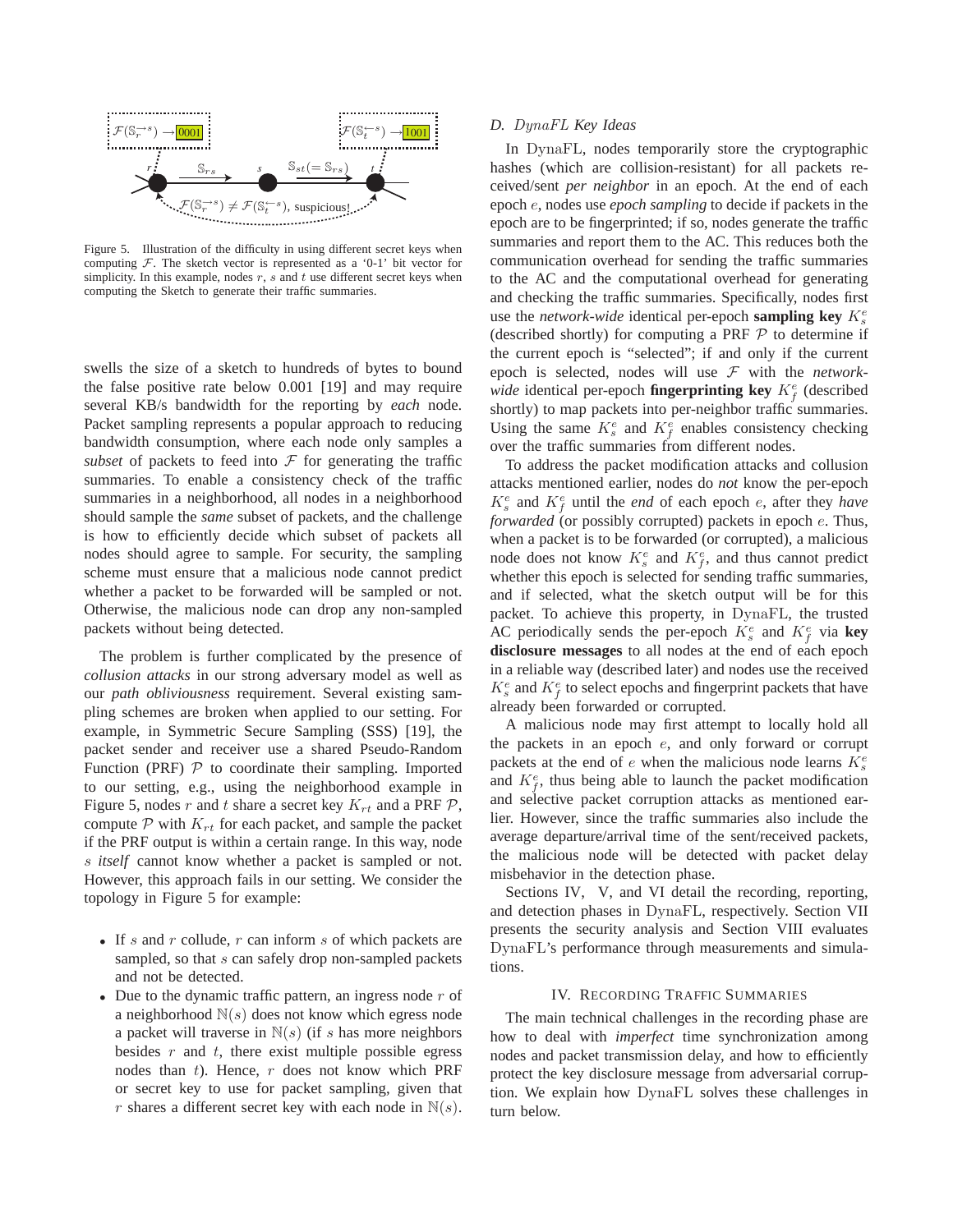# *A. Storing Packets*

In the "ideal" case (with perfect time sychronization and no packet transmission delay), nodes simply need to store packets for the single "current" epoch and at the end of each epoch send the traffic summaries to the AC for that epoch. However, in practice, routers need to determine which epoch an incoming packet belongs to (or whether a received packet belongs to the current epoch or a previous, outdated epoch). One might attempt to let routers map received packets into epochs based on their local packet arrival time. However, this approach would introduce large errors for the following reasons:

- Though all the nodes in the network are *loosely* timesynchronized, e.g.,  $\pm 1$  millisecond, the epoch intervals at different nodes may still be misaligned by up to a few milliseconds. This misalignment will result in a considerable number of packets being attributed to different epochs at different nodes, thus causing inconsistencies in the corresponding packet fingerprints.
- Due to the network transmission delay, a packet sent by a source at epoch e may arrive at another node at a different epoch  $e + i$ . In other words, a packet may have been received by an ingress node but not the egress node of a neighborhood at the end of an epoch when nodes need to generate their packet fingerprints, thus producing inconsistencies in the traffic summaries.

To deal with imperfect time synchronization, the source in DynaFL embeds a *local* timestamp when sending each packet. Such a timestamp can be added as an additional flow header, using the TCP timestamp, or in the IP option field, etc. Any router in the forwarding path will determine the corresponding epoch for each packet based on the embedded timestamp. In this way, we ensure that all routers put each packet in the same epoch for updating the traffic summaries. For example, if the timestamp embedded by the source is  $t<sub>s</sub>$  and the epoch length is  $L$ , then all routers will map the packet into epoch  $\lfloor \frac{t_s}{L} \rfloor$ .

To eliminate traffic summary inconsistencies due to packet transmission delay, we also need to ensure that when generating traffic summaries for a certain epoch e, packets that are sent and not corrupted in epoch  $e$  are received by *all* the nodes in the forwarding paths. To this end, if the epoch length is set to  $L$  and the expected upper bound on the *one-way* packet transmission delay in the network is D, each router stores packets sent in the current epoch *e as well as* in previous  $\lceil \frac{D}{L} \rceil$  epochs, denoted by  $e-1, e-2, \ldots, e-\lceil \frac{D}{L} \rceil$ . We call these epochs **live epochs**. Then at the end of an epoch e, nodes will generate and send to the AC the traffic summaries for the *oldest* live epoch  $e - \left\lceil \frac{D}{L} \right\rceil$ , in which the packets have either traversed all nodes in their forwarding paths or been corrupted. The periodic key disclosure messages that the AC broadcasts synchronize the current epoch ID and the oldest live epoch ID for which traffic summaries are needed for reporting.

Hence, a node s maintains the following data structures for each neighbor  $r$  for each epoch, as Figure 6 also shows.

- The packet cache  $\mathbb{C}_s^{\leftrightarrow r}$  temporarily stores hashes for packets in both  $\mathbb{S}_s^{\rightharpoonup r}$  and  $\mathbb{S}_s^{\rightharpoonup r}$  that are seen in a live epoch (using a cryptographic hash function such as SHA-1). Each entry contains the packet hash and a bit indicating if the packet belongs to  $\mathbb{S}_s^{\rightarrow r}$  or  $\mathbb{S}_s^{\leftarrow r}$ .
- The router stores the *sum* of packet departure timestamps  $t_s^{-r}$  seen in  $\mathbb{S}_s^{-r}$  and the sum of packet arrival timestamps  $t_s^{r-r}$  seen in  $\mathbb{S}_s^{r-r}$  in a live epoch with microsecond precision.
- Finally, the router stores the total number of packets  $n_s^{\rightarrow r}$  seen in  $\mathbb{S}_s^{\rightarrow r}$  and  $n_s^{\leftarrow r}$  seen in  $\mathbb{S}_s^{\leftarrow r}$  in a live epoch.

In DynaFL, a router s also needs to consider the case where its next-hop neighbor  $r$  is the destination for a certain packet, so that  $r$  will naturally not forward the packet. If it is the case for a certain packet, router s does not cache that packet for neighbor r.



Figure 6. Router per-neighbor state details.

Among these data structures,  $t_s^{\leftarrow r}$ ,  $t_s^{\rightarrow r}$ ,  $n_s^{\leftarrow r}$ , and  $n_s^{\rightarrow r}$ require small constant storage, around 8 or 4 bytes for each.  $\mathbb{C}_s^{\leftrightarrow r}$  will be used for packet fingerprinting. The size of  $\mathbb{C}_s^{\leftrightarrow r}$ depends only on the epoch length  $L$  and link bandwidth, but not the number of flows/paths traversing node s. As Section VIII-A shows, with an epoch length of 20 milliseconds and one-way network latency of 20 milliseconds, each router line-card requires only around 4MB of memory for an OC-192 link, which is practical today.

For simplicity's sake, we use  $\mathbb{C}_s^{\to r}$  and  $\mathbb{C}_s^{\leftarrow r}$  to denote the packets cached for  $\mathbb{S}_s^{-r}$  and  $\mathbb{S}_s^{r}$  by node s, respectively.

# *B. Secure Key Disclosure*

At the end of each epoch  $e$ , the AC discloses the sampling key  $K_s^{e-\lceil \frac{D}{L} \rceil}$  and fingerprinting key  $K_f^{e-\lceil \frac{D}{L} \rceil}$  $\int_{f}^{\epsilon - \vert \tau \vert}$  to all nodes in the network via a *key disclosure message*  $d_{AC}$ , and requests the traffic summaries for the most recently retired epoch  $e - \left\lceil \frac{D}{L} \right\rceil$ . Obviously,  $d_{AC}$  itself needs to be protected from data-plane attacks (dropping, modification, fabrication, or delaying) by a malicious node during endof-epoch broadcasting. It might be tempting to let the AC use digital signatures to authenticate  $d_{AC}$  in order to address malicious modification and fabrication; however, frequently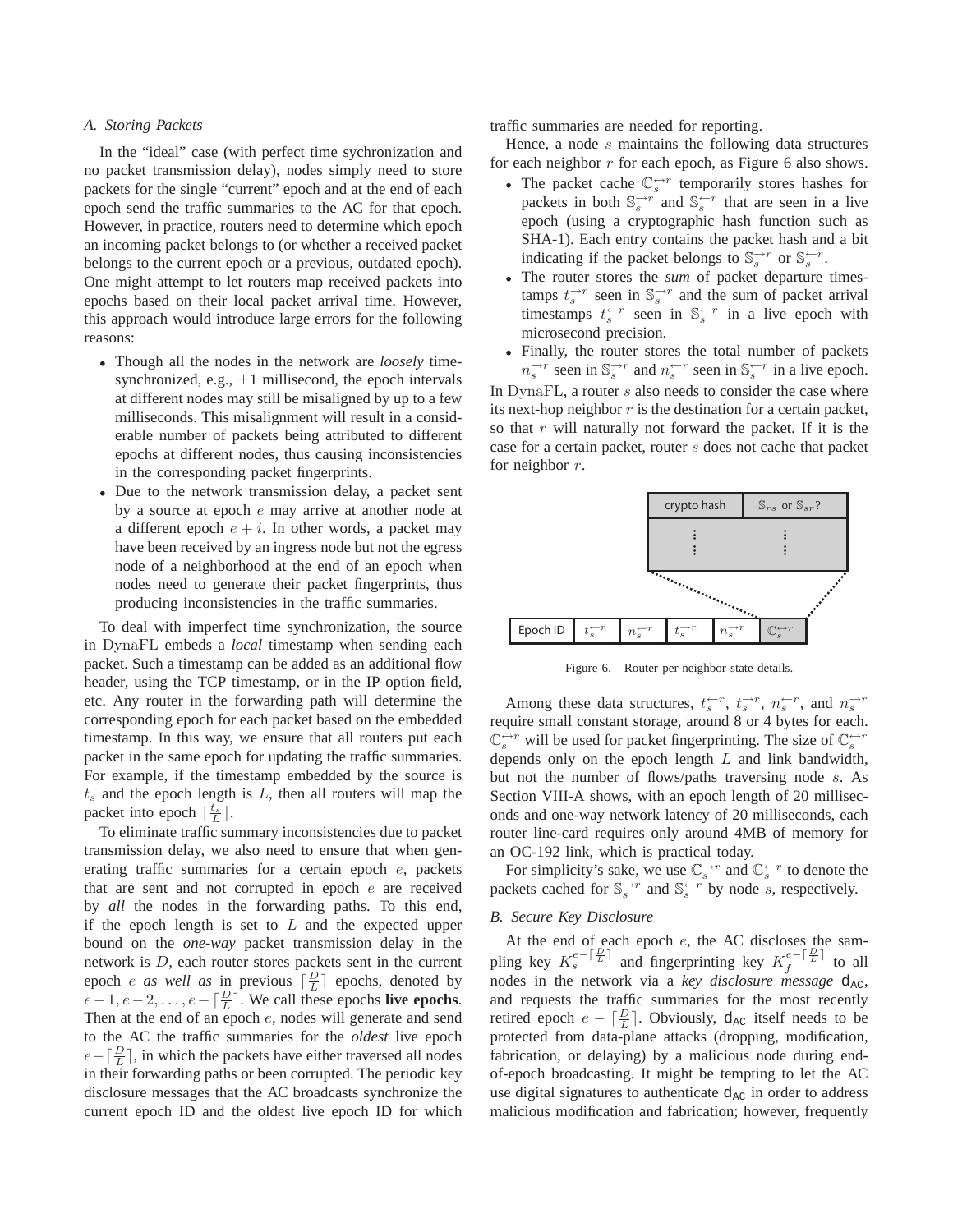

Figure 7. Possible attacks in the recording phase. A malicious node s may attempt to drop the key disclosure message d<sub>AC</sub>, or manipulate the TTL value to cause packets to be dropped at a remote place (node  $a$  in this example), thus framing a remote neighborhood  $(\mathbb{N}(a))$  in this example).

generating and verifying the signatures on a per-epoch basis can be expensive (e.g., an epoch can be as short as 20 milliseconds and signature generation and verification time could be on the order of milliseconds).

Our key observation is that, the key disclosure message  $d_{AC}$  is transmitted at the end of each epoch synchronously among all the nodes. If a malicious node s drops  $d_{AC}$ , the AC will fail to receive the traffic summaries of certain neighbors of s, thus detecting  $N(s)$  as suspicious. For example in Figure 7, if s drops  $d_{AC}$  instead of forwarding it to its neighbor  $r$ , node  $r$  cannot fingerprint the packets to generate traffic summaries, thus failing the consistency check of traffic summaries in  $N(s)$ . As we show in Section V, the AC expects to receive traffic summaries within a short amount of time after each epoch ends; delaying  $d_{AC}$  more than that amount of time is effectively equivalent to dropping  $d_{AC}$  and causes the malicious node's neighborhood to be detected. Thus, the remaining problem is to prevent the modification and fabrication of  $d_{AC}$ , which is equivalent to authenticating  $d_{AC}$  to all nodes in the network *without* the use of digital signatures. Section VII further elaborates why the authentication of  $d_{AC}$  is needed for security purposes.

The  $d_{AC}$  for epoch j includes an *epoch key K<sup>j</sup>*, based on which the epoch sampling key  $K_s^j$  and the epoch fingerprinting key  $K_f^j$  can be derived using a Pseudo-Random Function (PRF), e.g.:

$$
K_s^j \leftarrow PRF_{K^j}(1), \ K_f^j \leftarrow PRF_{K^j}(2) \tag{10}
$$

Furthermore in DynaFL, time in the network is loosely time-synchronized and divided into consecutive epochs; the authentication of  $d_{AC}$  is required only once per epoch. Hence, we just need to authenticate  $K_s^j$  for each epoch, which can be efficiently achieved via a *one-way hash chain*. As Figure 8 shows, the AC applies a one-way function  $H$ (a cryptographic hash function) repeatedly on the root key  $K<sup>r</sup>$  to derive a set of epoch keys. The AC publishes  $K<sub>0</sub>$  in a bootstraping broadcast message through the network so that nodes can verify if any given epoch key is indeed derived

$$
K^0 \longleftarrow K^1 \longleftarrow H(K^2) \qquad \cdots \qquad H(K^{r-1}) \qquad H(K^r)
$$
\n
$$
K^0 \longleftarrow K^1 \longleftarrow K^r \longleftarrow K^{r-1} \longleftarrow K^r
$$

Figure 8. One-way hash chain example.

from the genuine one-way hash chain and is thus authentic. We assume each node in the network has the correct public key of the AC, so that the AC can authenticate  $K_0$  via digital signatures during the bootstraping phase. Along with  $K<sub>0</sub>$ , an epoch number is included and authenticated in the bootstraping broadcast message to enable switching to a new key chain whenever needed.

Furthermore, DynaFL creates a spanning tree in the network rooted at the AC, along which  $d_{AC}$  is delivered to each node. Since DynaFL uses a *pre-generated, static* spanning tree for the broadcast messages, there is no need for dynamic path support when protecting  $d_{AC}$ .

#### *C. Sampling and Fingerprinting*

Given the disclosed  $K_s^j$  and  $K_f^j$  at the end of an epoch e, each node t first uses the sampling PRF  $P$  with  $K_s^j$ , denoted by  $\mathcal{P}_{K_s^j}$ , to determine if the oldest live epoch j is selected. If so, node  $t$  then uses the fingerprinting function  $F$  to map the cached packet hashes in each per-neighbor stream into a sketch vector, i.e.,  $\mathcal{F}_{K_f^j}(\mathbb{C}_t^{\to r})$  or  $\mathcal{F}_{K_f^j}(\mathbb{C}_t^{\leftarrow r})$ , computed with the given  $K_f^j$ . Finally, node t generates two traffic summaries  $T_t^{-r}$  and  $T_t^{r-r}$  for a neighbor r:

- $T_t^{-r}$  for packet stream  $\mathbb{S}_t^{-r}$  includes a fingerprint  $\mathcal{F}_{K_f^j}(\mathbb{C}_t^{r,r})$ , average packet departure time  $\overline{t}_t^{r+r} = \frac{t_t^{r+r}}{n_t^{r+r}}$ and the total number  $n_t^{-r}$  of packets seen in  $\mathbb{S}^{r}_{t}$  in epoch j;
- $T_t^{\leftarrow r}$  for packet stream  $\mathbb{S}_t^{\leftarrow r}$  includes a fingerprint  $\mathcal{F}_{K_f^j}(\mathbb{C}_t^{\leftarrow r})$ , average packet arrival time  $\overline{t}_t^{\leftarrow r} = \frac{t_t^{\leftarrow r}}{n_t^{\leftarrow r}}$ , and the total number  $n_t^{\leftarrow r}$  of packets seen in  $\mathbb{S}_t^{\leftarrow r}$  in epoch j.

Figure 9 summarizes the FL-related packet processing inside a DynaFL router. We detail  $P$  and  $F$  in the following.

**Implementing**  $P$ **.** A *n*-bit epoch sampling key  $K_s^j$  is derived via a PRF (Equation 10) and is thus uniformly distributed in  $[0, 2<sup>n</sup> - 1]$ . Given a *sampling rate*  $\lambda \in (0, 1)$ , an epoch j is selected iff:

$$
K_s^j < \lambda \cdot 2^n \tag{11}
$$

In this way, on average a fraction  $\lambda$  of the epochs will be selected. Since nodes use the same  $K_s^j$  for epoch sampling, benign nodes will select the same set of epochs, thus ensuring the consistency of the traffic summaries in a neighborhood.

**Implementing**  $F$ . We use the second-moment sketch computed with  $K_f^j$  as a case study to implement  $\mathcal{F}$ , and analyze the size of the sketch vector to achieve Property 1 with  $(\alpha, \beta, \delta)$ -accuracy. We assume  $10^7$  packets per second in the worst case for an OC-192 link with an epoch length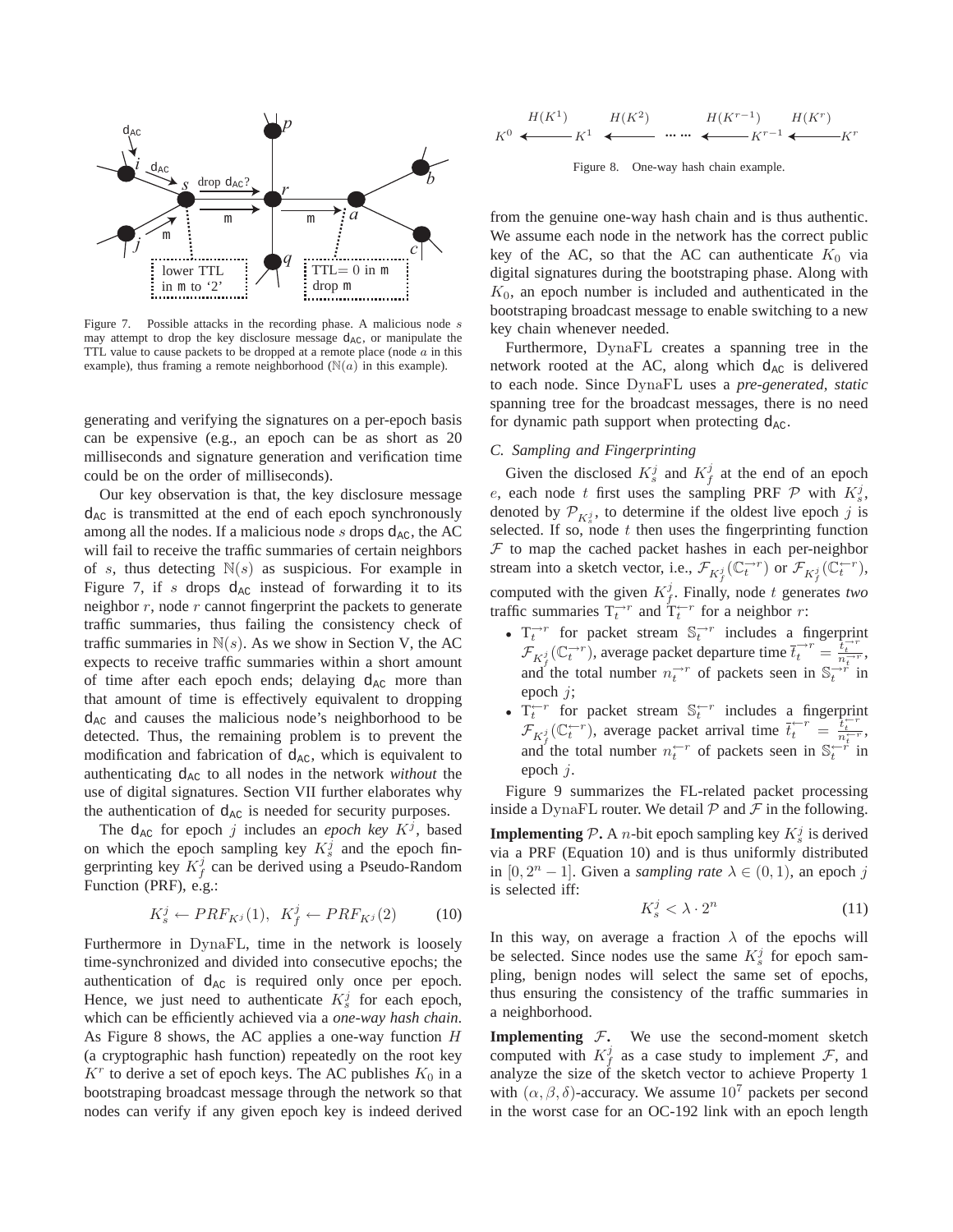

Figure 9. FL-related packet processing inside a DynaFL router.

of L (seconds). Then, the number of packets  $\eta$  in a sampled epoch is  $\eta = L \cdot 10^7$ . Using the classical Sketch due to Alon et al. [6] for example, the storage requirement for the sketch is given by:

$$
M \times \log_2 \sqrt{2\eta \ln(\frac{200N}{\delta})}
$$
 (12)

where 
$$
M > \frac{12}{\epsilon^2} \frac{1}{3 - 2\epsilon} \ln \frac{1}{\delta}
$$
  
and  $\epsilon = \frac{\beta - \alpha}{\beta + \alpha}$ . (13)

In Section VIII-A we derive numeric values for the size of the sketch vector based on the epoch length L.

**Dealing with TTL attacks.** Certain fields in the IP header, such as the TTL, checksum, and some IP option fields, will change at each hop. Both sampling and fingerprinting in DynaFL need to properly deal with these variant fields. Take the TTL field for instance hereinafter (though the arguments apply similarly to other variant fields). On the one hand, if  $F$  is computed over the entire packet including the TTL field, even in the benign case the same packet stream will leave different traffic summaries (or precisely, the sketch vectors) at ingress and egress nodes. On the other hand, if  $F$  is computed over the entire packets excluding the TTL field, a malicious node can modify the TTL field at liberty without affecting the traffic summaries. Figure 7 depicts an example TTL attack, where the malicious node s lowers the TTL value to 2 in the packets and causes the packets to be dropped at the 2-hop-away downstream node  $a$ , thus framing neighborhood  $\mathbb{N}(a)$ .



Figure 10. Example of secure transmission of traffic summary reports. For brevity, we denote the traffic summaries of a node i as  $T<sup>i</sup>$  and omit the secret key for the MAC notation.

To address the TTL attacks, when computing  $F$ , each node  $r$  performs either of the following:

- For a packet received from a neighbor, node  $r$  computes F over the entire packet *including* the TTL field.
- For a packet sent to a neighbor, node  $r$  computes and  $F$  over the packet, but with the TTL field additionally decreased by 2 (equal to the TTL value at the 2-hopaway egress node in  $\mathbb{N}(r)$ ).

In this way, node  $r$  in Figure 7 simply uses the TTL value as contained in the packets received from s when computing  $\mathcal F$ , since the ingress nodes in  $\mathbb N(s)$  (nodes i and j) must have computed  $\mathcal F$  with an adjusted TTL value equal to that at node r.

The TTL value in a packet is also decremented by one for every second the packet is buffered at a router. Holding a packet longer than one second at a router is treated as a packet delaying attack and will be detected due to the use of the above construction.

## V. REPORTING TRAFFIC SUMMARIES

If an epoch is selected, after the fingerprinting procedure, a node t generates two traffic summaries  $T_t^{-r}$  and  $T_t^{-r}$ for each neighbor  $r$ , and sends them to the AC in a traffic summary report denoted by  $\mathcal{R}_t$ . The challenge in the recording phase is to protect the traffic summary reports from being corrupted.

In DynaFL, nodes form a static spanning tree rooted at the AC for sending the traffic summaries. Given the spanning tree, the goal is to protect the traffic summary reports  $\mathcal{R}_t$ s from different nodes destined to the AC. Although  $\mathcal{R}_t$ s are also subject to data-plane attacks, they are transmitted over *static* and *pre-generated* paths in the spanning tree. Hence, dynamic traffic is no longer a concern, thus substantially simplifying the problem. Specifically, DynaFL utilizes an *Onion Authentication* approach [34], [36] to protect the transmission of  $d_{AC}$  along each path in the spanning tree. In a nutshell, within a short timer at the end of each epoch, each node t needs to send its traffic summary report  $\mathcal{R}_t$ to the AC, and  $\mathcal{R}_t$  is authenticated with a MAC computed using a pairwise secret key shared between node  $t$  and the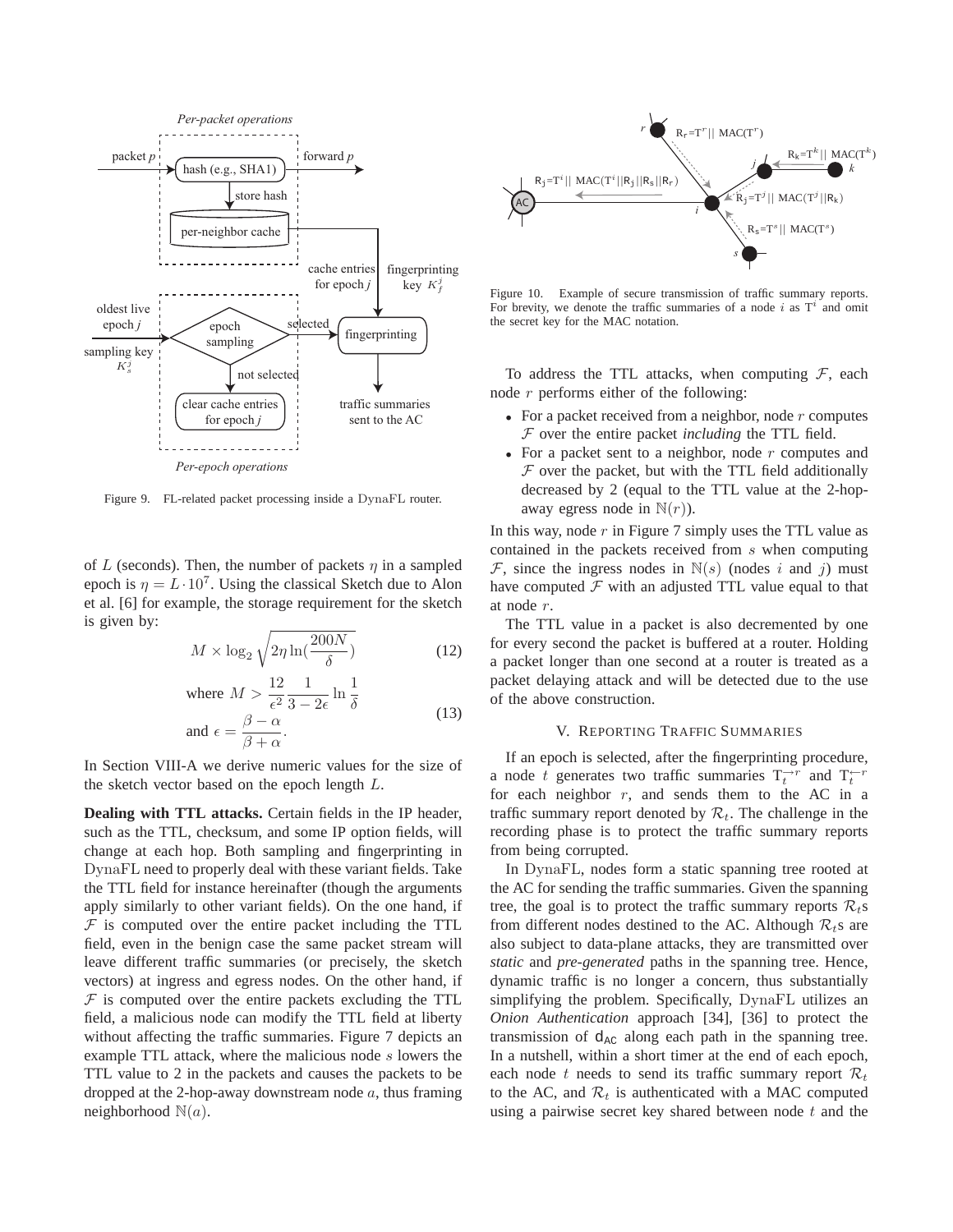AC. The traffic summary reports from different nodes are sent in an *onion* fashion. For example in Figure 10,  $\mathcal{R}_j$ includes the report  $\mathcal{R}_k$  of node k. In this way, DynaFL efficiently protects the key disclosure message  $d_{AC}$  without the use of expensive asymmetric cryptography. Section VII gives a more detailed security analysis of such an Onion Authentication approach.

#### VI. DETECTION

The AC performs consistency checks for each neighborhood  $N(r)$  based on the received traffic summaries. However, since an epoch may only have a small number of packets, detecting a suspicious neighborhood based on the consistency checks for *individual* epochs can introduce a large error rate. Take an extreme case for example: if in a certain epoch a neighborhood  $N(r)$  only transmits a single packet and the packet was spontaneously lost, concluding that the packet loss rate is 100% and  $N(r)$  is suspicious would be inaccurate.

To deal with this problem, the AC still performs the consistency checks and estimates the discrepancy for individual epochs; but it makes the detection based on the *aggregated* discrepancies over a set of E epochs (called **accumulated epochs**), so that the total number of packets over the  $E$  epochs is more than a certain threshold  $N$  to give a high enough accuracy (e.g.,  $> 99.9\%$ ) on the detection results. Section VIII studies the value of N. Therefore, the AC stores the traffic summaries for each neighborhood and makes detection when the total number of packets  $N$  is reached. More specifically, let  $n_x^{\leftarrow y}(e)$  and  $n_x^{\rightarrow y}(e)$  denote the packets received from / sent to x  $(n_x^{\leftarrow y}$  and  $n_x^{\rightarrow y})$  in the traffic summary for epoch e, respectively; for a certain neighborhood  $N(r)$ , whenever

$$
max\{\sum_{e}\sum_{i}n_{i}^{-r}(e), \sum_{e}\sum_{i}n_{i}^{r-r}(e)\} > N \qquad (14)
$$

(where  $i \in \mathbb{N}(r)$  and e iterates over all the accumulated epochs), indicating  $N$  is reached, the AC performs the following checks to inspect if  $N(r)$  is suspicious:

**1. Flow conservation.** The AC first extracts  $n_i^{-r}(e)$  and  $n_i^{(-r}(e)$  for each node i in  $\mathbb{N}(r)$  for each epoch e, and calculates the difference between the number of packets sent to  $r$  and the number of packets received from  $r$  over all the E accumulated epochs. If the ratio of the difference to the total number of packets in all the  $E$  accumulated epochs is larger than a threshold  $\beta$ , i.e.:

$$
\frac{|\sum_{e}\sum_{i}n_{i}^{\rightarrow r}(e)-\sum_{e}\sum_{i}n_{i}^{\leftarrow r}(e)|}{max\{\sum_{e}\sum_{i}n_{i}^{\rightarrow r}(e),\sum_{e}\sum_{i}n_{i}^{\leftarrow r}(e)\}} > \beta \tag{15}
$$

then the AC detects  $N(r)$  as suspicious. The threshold  $\beta$  is set based on the administrator's expectation of the natural packet loss rate; e.g., in the simulations in Section VIII we set  $\beta$  to be four times of the natural packet loss rate in a neighborhood.

**2. Content conservation.** The AC then extracts the sketches in the traffic summaries in  $N(r)$ , and estimates the discrepancy  $\delta_f$  between the sketches for packets sent to r and the sketches for packets received from r. The AC detects  $\mathbb{N}(r)$ as malicious if  $\delta_f$  is larger than a certain threshold, i.e.,:

$$
\delta_f > \frac{2\alpha\beta}{\alpha + \beta} \times max\left\{ \sum_e \sum_i n_i^{-r}(e), \sum_e \sum_i n_i^{+r}(e) \right\}
$$
  
where  

$$
\delta_f = || \cup_{i \in \mathbb{N}(r)} \mathcal{F}_{K_f^j}(\mathbb{C}_i^{r-r}) - \cup_{i \in \mathbb{N}(r)} \mathcal{F}_{K_f^j}(\mathbb{C}_i^{r-r}) ||_2^2
$$
 (16)

It has been proven [19] that the above threshold can satisfy the  $(\alpha, \beta, \delta)$ -accuracy defined in Section II-D.

**3. Timing consistency.** Finally, the AC extracts the difference between the average packet departure time and arrival time, and concludes that  $N(r)$  is suspicious if the difference is larger than the expected upper bound on the 2-hop link latency.

#### VII. SECURITY ANALYSIS

We show that DynaFL is secure against all attacks that are possible in the misbehavior space given our adversary model. By our definition, a malicious router can drop, modify, fabricate, and delay packets. In addition, a malicious router can attack data packets, key disclosure messages  $d_{AC}$ , and reporting messages. We first show DynaFL's security against a single malicious node and then sketch DynaFL's security against colluding nodes.

**Security against corrupting the data packets.** Dropping, modifying, and fabricating data packets in a neighborhood  $\mathbb{N}(m)$  will cause inconsistencies between sketches in  $\mathbb{N}(m)$  as mentioned earlier. Delaying data packets in  $\mathbb{N}(m)$  will cause abnormal deviation between average packet arrival/departure timestamps in  $\mathbb{N}(m)$ . If a malicious router changes the timestamps in data packets embedded by the source nodes, it is equivalent to modifying packets and packets may be mapped to different epochs, in which case such an attack will manifest itself by causing inconsistencies in the sketches of a neighborhood containing the malicious router.

**Security against corrupting**  $d_{AC}$ **. As we mentioned earlier,** if a malicious node m drops the  $d_{AC}$ , some nodes adjacent to  $m$  will fail to send the correct traffic summaries to the AC, thus causing a neighborhood containing  $m$  to be detected. We note that the authentication of  $d_{AC}$  is needed (through the one-way hash chain). Otherwise, a malicious node can replace the sampling and fingerprinting keys with its own fake keys, by which the malicious node can predict the output of other nodes's sketches and perform packet modification attacks. In addition, if the epoch IDs in  $d_{AC}$ were not authenticated, a malicious node can replace the oldest live epoch ID in  $d_{AC}$  for which the traffic summaries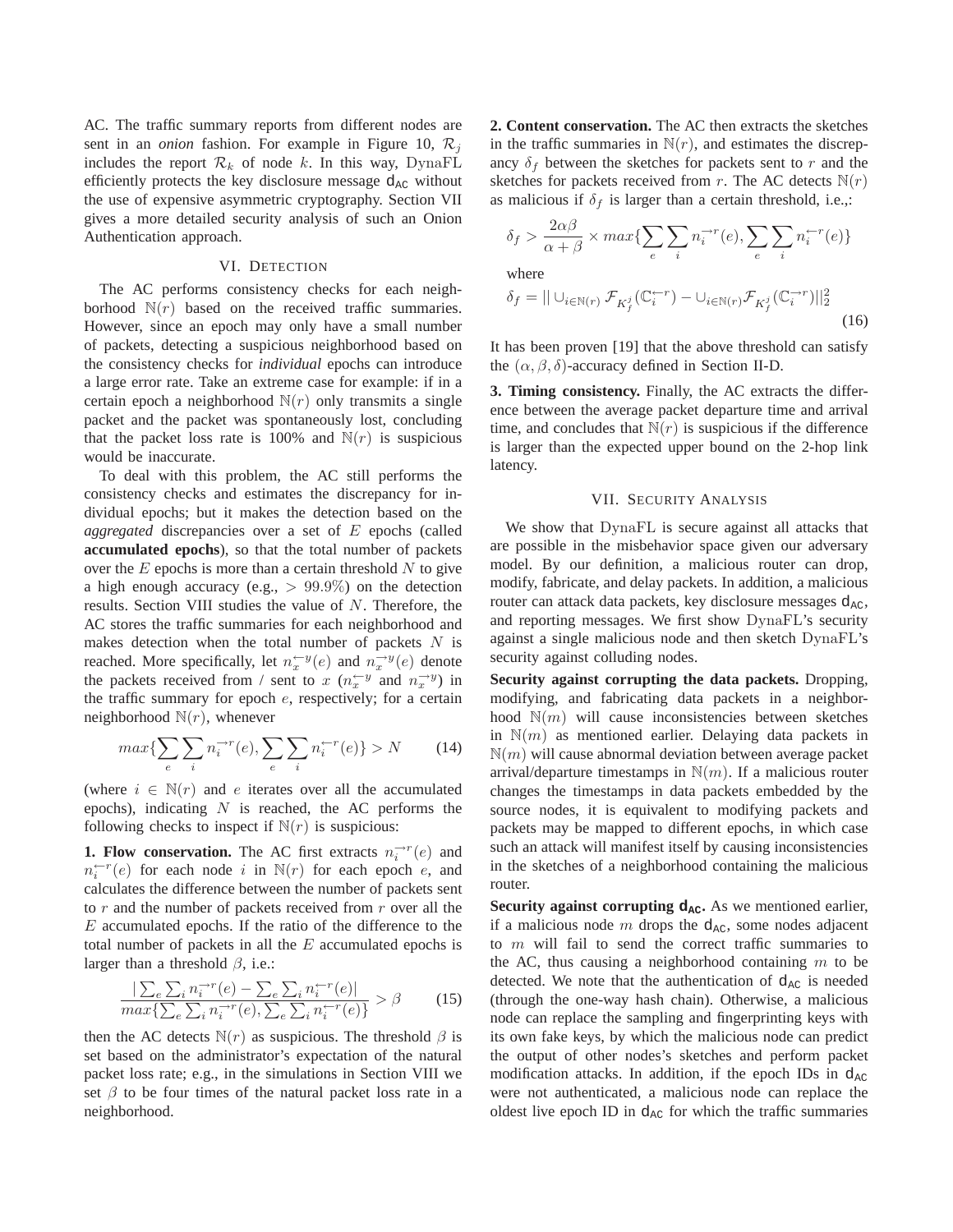

Figure 11. Example of DynaFL's security against colluding nodes. A number denotes the packet count each node sends.

are requested with the current epoch ID. In this way, inconsistencies of traffic summaries can be detected for some *benign* neighborhood due to the packet transmission delay as Section IV-A describes. With the (delayed) authentication of  $d_{AC}$ , any attempt to modify  $d_{AC}$  will be detected (after  $\lceil \frac{D}{L} \rceil$  epochs).

It is noteworthy that the  $d_{AC}$  sent at the end of epoch  $e$ cannot simply disclose the MAC secret key  $K_{e-1}$  for the previous epoch  $e - 1$ . This is because at the time  $K_{e-1}$ is disclosed, the d<sub>AC</sub> sent at the end of epoch  $e - 1$  may not have yet reached all nodes. Hence, a malicious node which has already received  $K_{e-1}$  might send  $K_{e-1}$  to a downstream colluding node via an out-of-band channel, so that the colluding node can break the authenticity of the  $d_{AC}$  sent in epoch  $e - 1$ . Hence, at the end of an epoch  $e$ , we disclose the MAC key for epoch  $e - \lceil \frac{D}{L} \rceil$  to ensure the  $d_{AC}$  sent in epoch  $e - \left\lceil \frac{D}{L} \right\rceil$  has reached all the nodes in the network.

**Security against corrupting reporting messages.** First, due to the use of the Onion Authentication, a malicious node  $m$ cannot *selectively* drop the reporting messages of a *remote* (non-adjacent) node  $r$ , to frame a neighborhood containing node r. Since all the accumulated reporting messages are "combined" at each hop,  $m$  can only drop the reporting messages from its *immediate* neighbors, which will manifest a neighborhood containing  $m$  as suspicious.

**Security against colluding attacks.** We illustrate DynaFL's security against colluding attacks via a toy example shown in Figure 11. We show that for a malicious node  $m$  which actually corrupts packets, *as long as one benign node exists in* N(m)*, a neighborhood containing either* m *or one of its colluding nodes will be detected*. The key observation is that since the traffic summaries are sent to the AC and the AC performs the detection, *each node can only claim one traffic summary per selected epoch*. To simplify the analysis while still unveiling the intuition, we only consider the number (but not the payload) of packets sent by each node, as shown in Figure 11. Suppose nodes  $c$  and  $d$  are colluding, and node d drops 50 packets. As long as node e is benign in  $N(d)$ , to cover the misbehavior of d, the colluding node c has to send a traffic summary to the AC falsely claiming it sent "50" packets to d (and thus received "50" packets from node b). However, this claim will make the neighborhood  $\mathbb{N}(b)$  suspicious since the benign node a will claim it sent 100 packets to  $b$ .



Figure 12. Sketch size for an OC-192 link with the average packet size of 300 bytes and  $\delta = 0.001$ .

## VIII. PERFORMANCE EVALUATION

In this section, we analyze the protocol overhead and study the detection efficiency of DynaFL via measurements and simulations, with our implementation of the classic Sketch [6] in C++.

## *A. Storage Overhead*

DynaFL incurs only per-neighbor state while existing secure path-based FL protocols require per-source and perpath state. In this section, we quantify the per-neighbor storage overhead of a DynaFL router, which primarily includes the packet cache and the sketch for each neighbor. **Sketch size.** We derive numeric values of the sketch size based on Equations 12 and 13, using an example setting where the average packet size is 300 bytes and the link's capacity is 10 Gbps (an OC-192 link). Furthermore, we consider  $\delta = 0.001$ ,  $\alpha = 0.002$ , and  $\beta = 2\alpha$  for the  $(\alpha, \beta, \delta)$ -accuracy, i.e., the false positive rate and false negative rate of the sketch-based detection are limited under 0.001. Figure 12 plots the result, from which we can see that a sketch with fewer than 500 bytes can already yield a desirable accuracy.

**Cache size and per-neighbor storage overhead.** We now study the cache size for temporarily storing packet hashes in live epochs, which, together with the sketch size analyzed above, constitutes the per-neighbor storage overhead of a DynaFL router. We denote the upper bound of one-way network latency as  $D$ , epoch length as  $L$ , and the number of packets per second as  $\eta$ . Using 20-byte packet hashes, the cache size is given by:

$$
\lceil \frac{D}{L} + 1 \rceil \cdot 20 \cdot \eta \cdot L \tag{17}
$$

We omit the 1-bit indicator for each packet hash entry to indiciate which packet stream the packet belongs to (see Figure 6). Assuming the per-neighbor sketch size is 500 bytes, one-way latency  $D = 20$ ms, and the average packet size is 300 bytes for an OC-192 link, we derive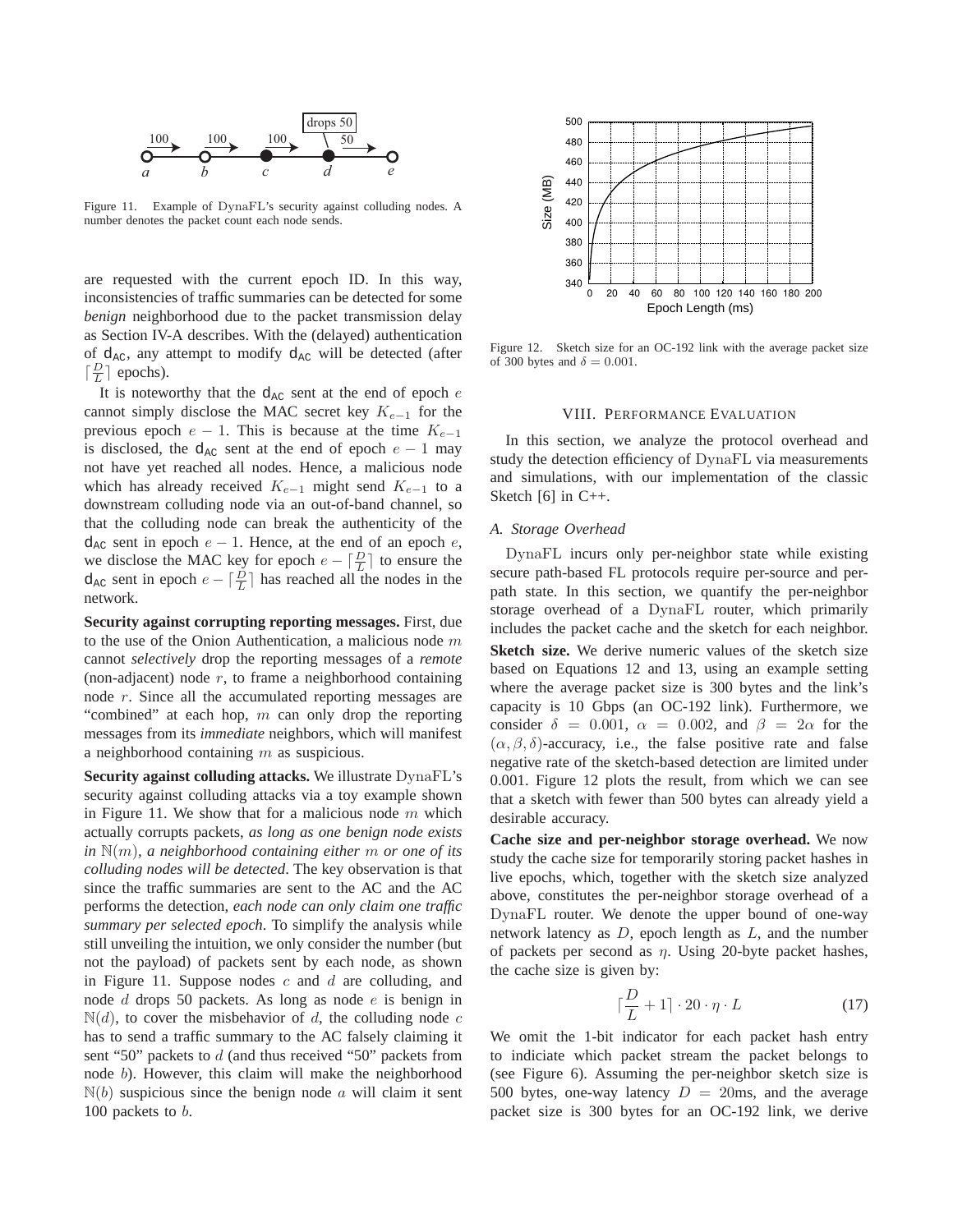

Figure 13. Router per-neighbor state for an OC-192 link with the average packet size of 300 bytes and one-way network latency as 20ms.



Figure 14. Key management overhead at each router. A router in DynaFL always requires just one key shared with the AC.

the per-neighbor storage overhead of a DynaFL router with different epoch lengths shown in Figure 13. We can observe that, with an epoch length of 20ms, only around 4MB is required per-neighbor. The "humps" exist in the curve due to the use of the ceiling function in Equation 17.

#### *B. Key Management Overhead*

One distinct advantage DynaFL presents is that each router in DynaFL shares only one secret key with the AC, whereas in path-based FL protocols it is *necessary* for each router to share a secret key with each source node in the network in the worst case [14], which dramatically complicates the key management and broadens the vulnerability surface. To quantify DynaFL's advantage over path-based FL protocols, we leverage the measured ISP topologies from the Rocketfuel dataset [31] and the topology from Internet2 [4]. Figure 14 shows the maximum number of keys each router needs to manage in path-based FL protocols; and a router in DynaFL always requires only one secret key shared with the AC (thus invisible in the figure). We can see that the number of keys a router needs to manage in path-based FL protocols is 100 to 10000 times higher than that in DynaFL.

#### *C. Bandwidth Overhead*

We analyze the bandwidth consumption on each link by the reporting traffic summaries based on the measured ISP topologies from the RocketFuel dataset [31]. Recall that the reporting messages are transmitted along a spanning tree rooted at the AC. Hence, the bandwidth consumption by the reporting messages on a link is determined by the number of children below that link and the degrees of the children.

For each ISP topology, we first select a "central" node as the AC, which is the node in the network that has the highest fraction of all shortest paths that pass through that node. Then, we create a minimum spanning tree rooted at the central node (or the AC) for transmitting reporting messages to the AC. We consider the epoch length  $L=20$ ms, a per-neighbor traffic summary as 500 bytes, and the epoch sampling rate is 1%. Hence, on average, each node only sends one reporting packet in every two seconds. Figure 15 plots the results for ISPs with AS numbers 1221, 1239, 1755, 3257, 3967, and 6461. From the results, we can see that the fraction of bandwidth used for reporting traffic summaries on a link is small for all topologies (e.g., between 0.002% and 0.012% for an OC-192 link).

#### *D. Detection Delay*

As Section VI states, the AC performs consistency checks and detects any anomalies only when the total number of packets over multiple epochs is accumulated more than a certain threshold  $N$  in order to give a low false positive and negative rate (e.g.,  $\langle 0.1\% \rangle$ ) on the detection results. Hence, the number of packets  $N$  characterizes the detection delay of the FL protocol. We fully implement the classic Sketch due to Alon et al. [6] in  $C++$  with a four-way hash function, and perform simulations to study N.



Figure 16. False positive rates with no malicious activity in a neighborhood with different numbers of nodes. The natural packet loss rate in a neighborhood is 0.001 and the detection thresholds for both flow conservation and content conservation are  $T_d = \beta = 2\alpha = 0.004$ .

Since in DynaFL, neighborhoods are inspected by the AC *independently*, we also perform simulations for independent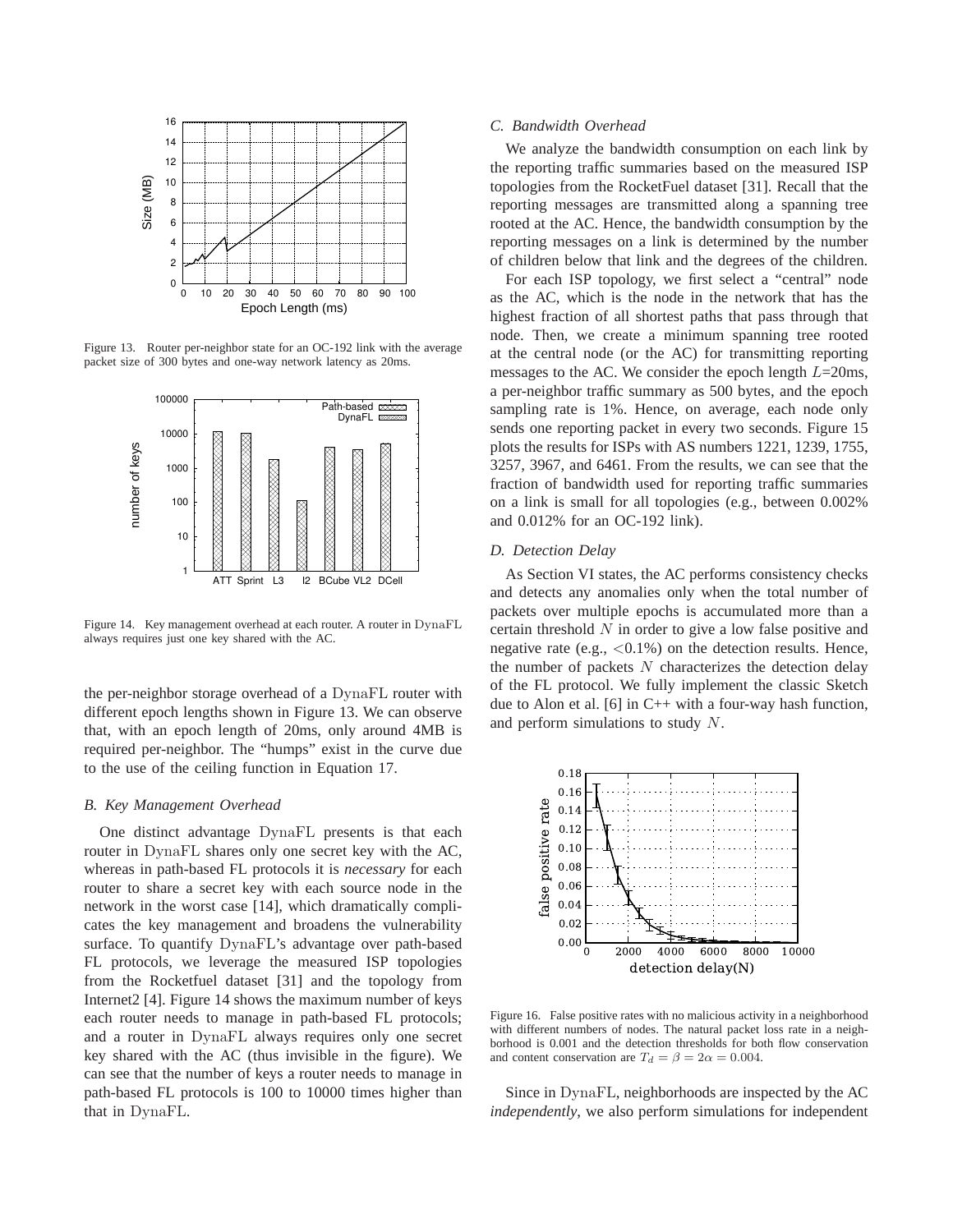

Figure 15. CDF of per-link bandwidth consumption for the reporting messages in DynaFL.



Figure 17. False negative rates in a malicious neighborhood with five nodes, where the malicious node *only drops* packets. The natural packet loss rate in a neighborhood is 0.001, the detection thresholds for both flow conservation and content conservation are  $T_d = \beta = 2\alpha = 0.004$ , and the malicious packet dropping rate is 0.005.





Figure 18. False negative rates in a malicious neighborhood with five nodes, where the malicious node both drops packets and modifies packets. The natural packet loss rate in a neighborhood is 0.001, the detection thresholds for both flow conservation and content conservation are  $T_d = \beta = 2\alpha = 0.004$ , the malicious packet dropping rate is 0.005, and the malicious packet modification rate is 0.005.

rates in benign cases where no malicious routers exist in the neighborhood. We can see that with  $N > 5000$  packets, the false positive rate is under 1%.

Figure 17 shows the false negative rates with a malicious router which only drops packets with a probability of 0.005. Figure 18 plots the false negative rates with a malicious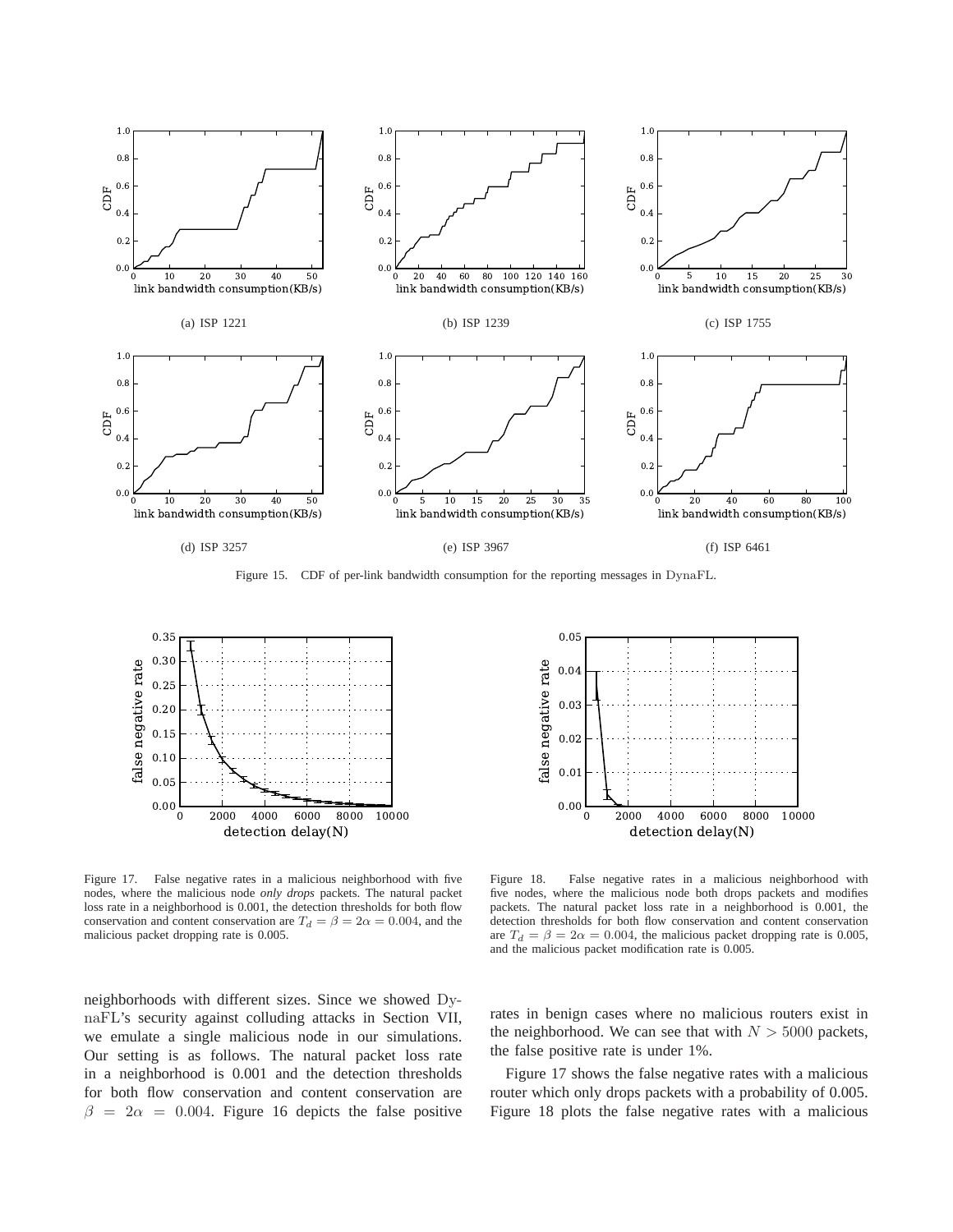router which both drops and modifies packets with a probability of 0.005, respectively. We can see that the sketchbased approach is effective in detecting packet modification attacks, since by modifying packets the malicious router is detected faster in Figure 18 than in Figure 17.

#### IX. RELATED WORK AND DISCUSSION

Realizing its importance, researchers have recently proposed several approaches for network fault localization. As aforementioned, the known secure FL protocols are all path-based, failing to support dynamic routing paths, requiring per-path state at routers, and incurring per-source key sharing and management. Besides these fundamental limitations, we show that most FL protocols also suffer either from security vulnerabilities or high protocol overhead.

For example, WATCHERS [16], [22], AudIt [8] and Fatih [29] implement the traffic summaries using either counters or Bloom Filters [15] with no secret keys, thus remaining vulnerable to packet modification attacks as Section III-C shows.

Both ODSBR [12], [13] and Secure Traceroute [30] activate FL only when the end-to-end packet loss rate exceeds a certain threshold. However, a malicious node can safely drop packets when FL is not activated, and behave "normally" when FL is invoked. In addition, ODSBR does not consider natural packet loss, which can make the algorithm either not converge or incur high false positives by incriminating benign links.

Liu et al. propose enabling two-hop-away routers in the path to monitor each other [26] by using 2-hop acknowledgment packets. However, such a 2-hop-based detection scheme is vulnerable to colluding neighboring routers. Similarly, both Watchdog [28] and Catch [27] can identify and isolate malicious routers for wireless ad hoc networks, where a sender  $S$  verifies if the next-hop node  $f_i$  indeed forwards  $S$ 's packets by *promiscuously* listening to  $f_i$ 's transmission. Both Watchdog and Catch are vulnerable to collusion attacks, where a malicious node  $f_m$  drops the packets of a remote sender  $S$  (which is out of the promiscuous listening range of  $f_m$ ) while the colluding neighbors in the promiscuous listening range of  $f_m$  intentionally do not report the packet dropping behavior of  $f_m$ .

Among the known secure proposals, the protocol due to Avramopoulos et al. [11] incurs high computational and communication overhead, because it requires acknowledgments from all routers in the path, and requires multiple digital signature generation and verification operations for *each* data packet. Recently proposed PAAI-1 [34], Statistical FL [14], and ShortMAC [36] all require stable routing paths and per-path state at routers. TrueNet [35] leverages trusted computing to achieve FL with constant small router state. However, TrueNet requires special hardware support such as a TPM.

# X. CONCLUSION AND FUTURE WORK

In this paper, we first raise the awareness of achieving a *practical* and *scalable* network fault localization protocol that can cope with dynamic traffic patterns and routing paths with constant, small router state. After identifying the fundamental limitations of previous FL protocols which are all path-based, we explore a neighborhood-based FL approach; we also propose DynaFL, which utilizes delayed key disclosure, a novel technique that enables secure yet efficient checking of packet content conservation.

While existing path-based FL protocols aim to identify a specific faulty *link* (if any), DynaFL localizes data-plane faults to a coarser-grained 1-hop neighborhood, to achieve four distinct advantages. First, DynaFL does not require any minimum duration time of paths or flows in order to detect data-plane faults as path-based FL protocols do. Thus, DynaFL can fully cope with short-lived flows which are popularly seen in modern networks. Second, in DynaFL, a source node does not need to know the exact outgoing path, unlike path-based FL protocols. Hence, DynaFL can support agile (e.g., packet-level) load balancing such as VL2 routing [20] for datacenter networks. Third, a DynaFL router only needs around 4MB per-neighbor state based on our classic Sketch implementation, while a router in a pathbased FL protocol requires per-path state. Finally, a DynaFL router only maintains a single secret key shared with the AC, while a router in a path-based FL protocol needs to manage 100 to 10000 secret keys in measured ISP topologies.

DynaFL focuses mainly on unicast communication, while multicast and broadcast communication may cause the detection of "packet injection", since a packet may be "benignly" duplicated during the transmission. As future work, we plan to deal with multicast and broadcast scenarios.

#### XI. ACKNOWLEDGMENTS

The authors gratefully thank Hsu-Chun Hsiao and Patrick Tague for constructive discussions and insightful suggestions, and the anonymous reviewers for their valuable feedback. This research was supported by CyLab at Carnegie Mellon under grants DAAD19-02-1-0389, W911NF-09-1- 0273, and MURI W 911 NF 0710287 from the Army Research Office, and by support from NSF under award CNS-1040801. The views and conclusions contained here are those of the authors and should not be interpreted as necessarily representing the official policies or endorsements, either express or implied, of ARO, CMU, NSF or the U.S. Government or any of its agencies.

#### **REFERENCES**

- [1] Arbor networks: Infrastructure security survey. http://www. arbornetworks.com/sp\_security\_report.php.
- [2] Cisco security hole a whopper. http://www.wired.com/ politics/security/news/2005/07/68328.